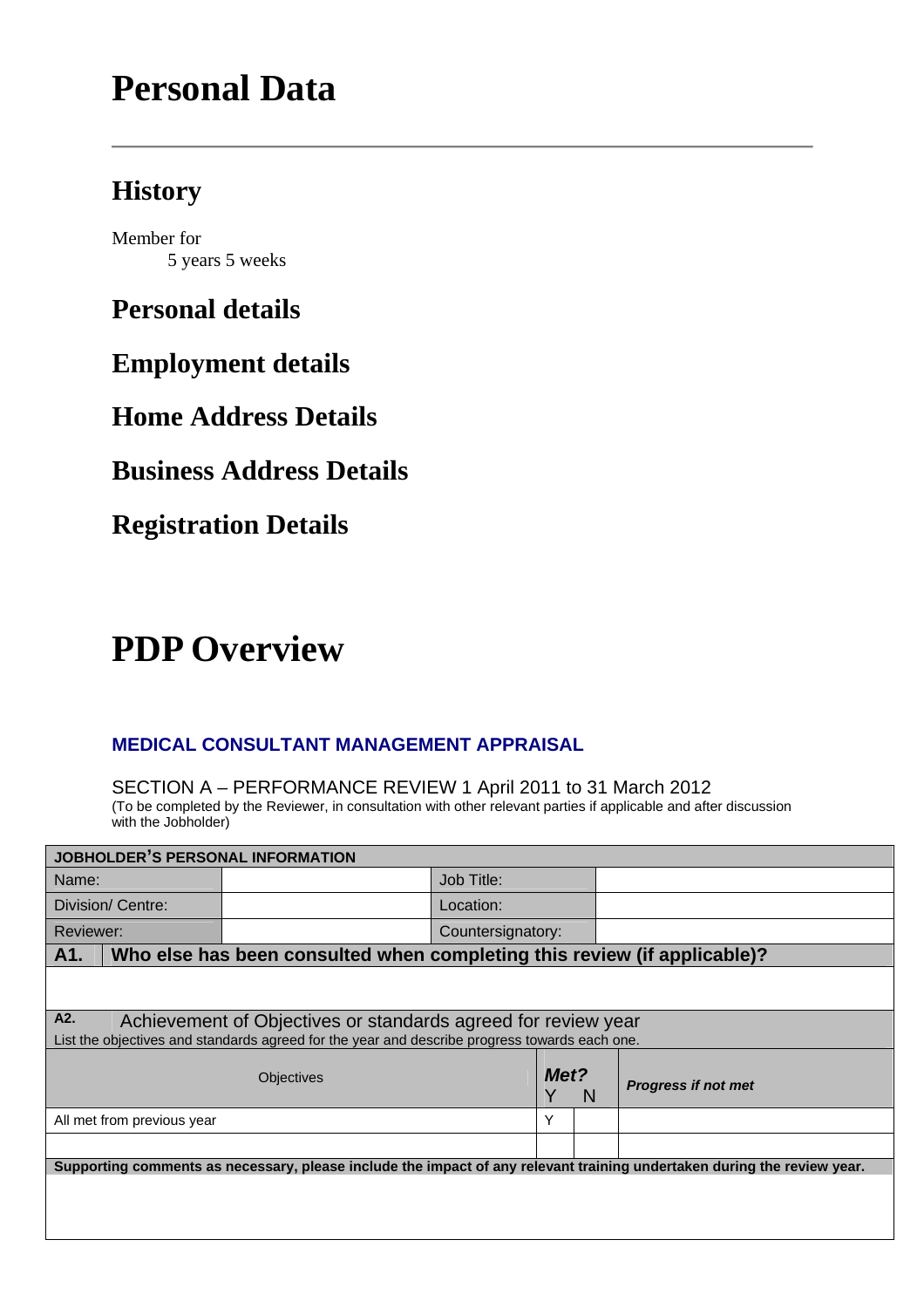# **A3 Review against HPA Values, Behaviours and Generic Competencies**

| <b>Values and Competencies</b>                                                                                                                                                                                                                                                                                 | Met / Not<br><b>Met</b> | <b>Comments:</b><br>Provide evidence of having met competency; or<br>development need as appropriate.                                |  |  |
|----------------------------------------------------------------------------------------------------------------------------------------------------------------------------------------------------------------------------------------------------------------------------------------------------------------|-------------------------|--------------------------------------------------------------------------------------------------------------------------------------|--|--|
| <b>Striving for excellence</b><br>Communicate often and clearly<br>$\bullet$<br>Manage stakeholder relationships<br>$\bullet$<br>Strategic influencing skills<br>$\bullet$<br><b>Political astuteness</b><br>$\bullet$<br>Work collaboratively with others, particularly<br>$\bullet$<br>external stakeholders | Met                     | Good evidence of completion of strategic work with partner<br>agencies. Many letters of thanks and appreciation.                     |  |  |
| <b>Respecting others</b><br>Promote equality and diversity<br>Value and recognise contributions of team<br>members.                                                                                                                                                                                            | Met                     | Works effectively with others and is a good member of the team                                                                       |  |  |
| <b>Innovation</b><br>Demonstrate corporate awareness<br>$\bullet$<br>Provide clear leadership<br>$\bullet$<br>Lead and inspire change<br>$\bullet$<br>Deliver projects and services<br>$\bullet$<br>Drive activities to achieve results                                                                        | Met                     | Leads regional audit group. Innovator and contributor to<br>research initiatives and work on developing evidence base.               |  |  |
| <b>Integrity</b><br>Manage performance<br>Manage the commercial aspects of HPA's<br>work                                                                                                                                                                                                                       | Met                     | Written evidence and verbal discussion                                                                                               |  |  |
| <b>Focus on quality service</b><br>Balance resources and priorities<br>Professional development<br>$\bullet$<br>Manage performance<br>Health, Safety and Security                                                                                                                                              | Met                     | Participates actively in CPD. Completed all mandatory training.<br>Excellent performance                                             |  |  |
| <b>ADDITIONAL COMMENTS</b>                                                                                                                                                                                                                                                                                     |                         |                                                                                                                                      |  |  |
| different duties, your workload, or an interest in a different post.                                                                                                                                                                                                                                           |                         | You may wish to comment here on any aspect of your work e.g. what you find best about it, what you like least about it, a desire for |  |  |
| 2012.                                                                                                                                                                                                                                                                                                          |                         | Enjoys work, finds it stimulating and interesting. Currently acts as CCDC for 3 geographical patches - this will be reviewed in May  |  |  |
|                                                                                                                                                                                                                                                                                                                |                         |                                                                                                                                      |  |  |
| A4. Statement by Line Manager/Reviewer on Performance<br>(See Medical Consultant Management Appraisal Guidance Notes on HPAnet at<br>http://hpanet/Content/LearningDevelopment/AppraisalAndPersonalDevelopmentPlanningAndReview/)                                                                              |                         |                                                                                                                                      |  |  |
| Performance exceeds requirements of job                                                                                                                                                                                                                                                                        |                         | X                                                                                                                                    |  |  |
| Performance meets requirements of job                                                                                                                                                                                                                                                                          |                         | □                                                                                                                                    |  |  |
| Performance <b>does not meet</b> requirements of job                                                                                                                                                                                                                                                           |                         | □                                                                                                                                    |  |  |
| Comments/justification on the above marking:                                                                                                                                                                                                                                                                   |                         |                                                                                                                                      |  |  |
| Manchester and at national level.                                                                                                                                                                                                                                                                              |                         | XY is very enthusiastic and seeks out opportunities to advance health protection both across Greater                                 |  |  |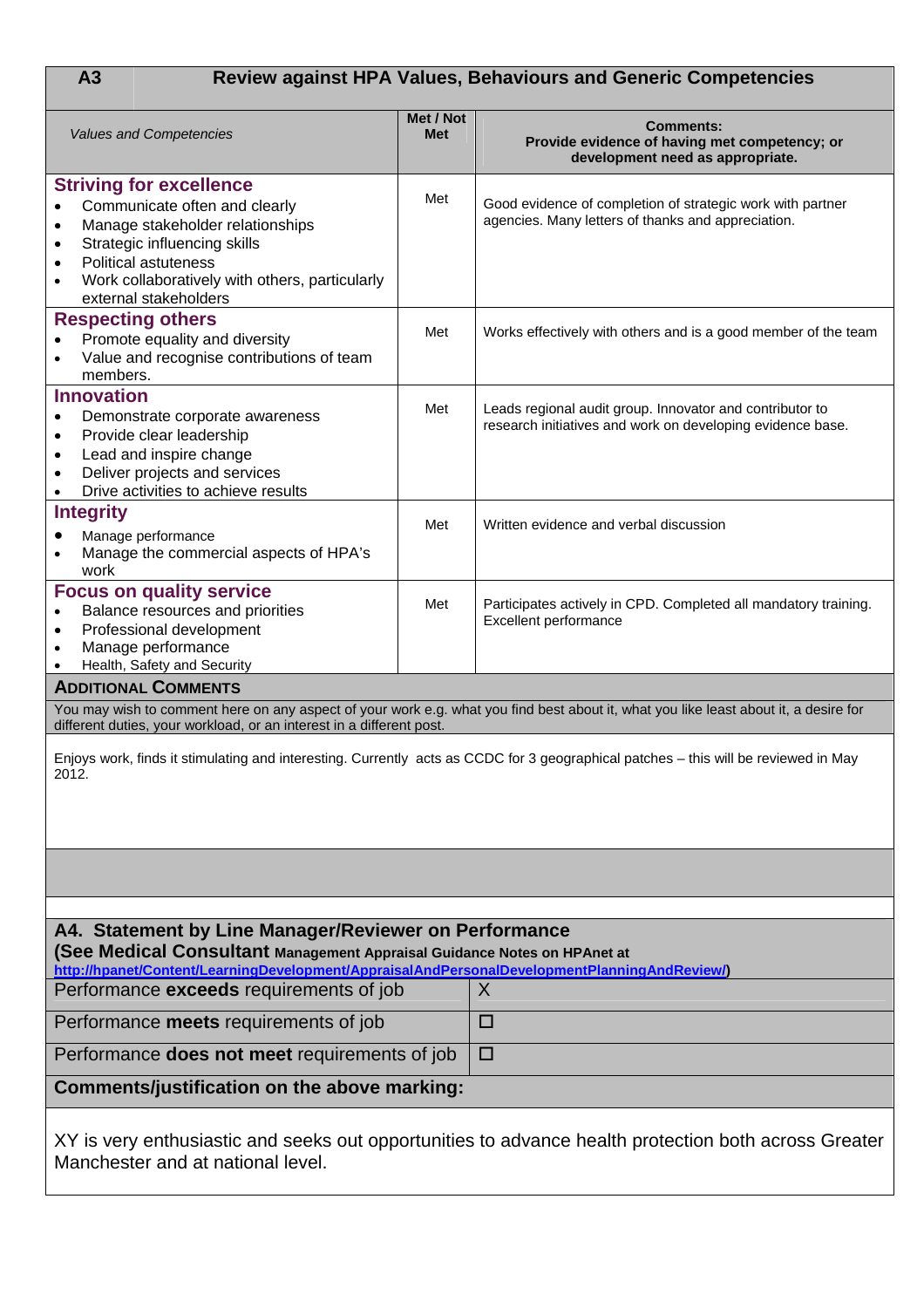#### *SECTION B – FORWARD JOB PLAN April 2012- March 2013* **To be completed by the Reviewer and the Jobholder**

| <b>B1.</b><br>AGREED OBJECTIVES (OR STANDARDS) to be achieved during 2012-2013<br>To link to HPA Programmes/projects, Centre/Division Business Plans, Dept/Team service delivery and improvement, and any actions<br>relating to the job holder's Performance Review.                                                                                                                                                                   |                                                                               |                                                             |
|-----------------------------------------------------------------------------------------------------------------------------------------------------------------------------------------------------------------------------------------------------------------------------------------------------------------------------------------------------------------------------------------------------------------------------------------|-------------------------------------------------------------------------------|-------------------------------------------------------------|
| Objectives (or standards)                                                                                                                                                                                                                                                                                                                                                                                                               | Which HPA<br>programme or<br>business plan<br>objective is this<br>linked to? | <b>Timescale</b><br>for<br>completion                       |
| As part of a team within GMHPU, provide a health protection service in<br>Greater Manchester.<br>Respond effectively and appropriately to incidents as they arise.<br>Take on topic lead roles as agreed within the team.                                                                                                                                                                                                               |                                                                               | ongoing                                                     |
| Keep abreast of developments in health protection                                                                                                                                                                                                                                                                                                                                                                                       |                                                                               | ongoing                                                     |
| Continue formal appraisal process, ensuring appropriate continuing<br>professional development. Attend training events, journal clubs etc.                                                                                                                                                                                                                                                                                              |                                                                               | ongoing                                                     |
| To participate in preparation for HPA response to Olympics and to<br>provide health protection response, as required during the Olympics<br>period.                                                                                                                                                                                                                                                                                     |                                                                               | Sept 2012                                                   |
| To contribute to the design of the GM Public Health England Unit and<br>provide a robust health protection service, including active management<br>of external relationships, during the transition period leading up to the<br>establishment of PHE.                                                                                                                                                                                   |                                                                               | <b>April 2013</b>                                           |
| <b>Publications:</b> Write up paper on social networking in outbreak<br>management                                                                                                                                                                                                                                                                                                                                                      |                                                                               | Sept 2012                                                   |
| Audit: Lead development of Regional Audit Plan for 2012-13                                                                                                                                                                                                                                                                                                                                                                              |                                                                               | August<br>2012                                              |
| Meet requirements for external duties<br>Attend Research Ethics Committee meetings and undertake training and<br>other activities as necessary<br>Participate in magistrate training and court sittings as required                                                                                                                                                                                                                     |                                                                               |                                                             |
| <b>National work:</b><br>Faculty adviser on AACs<br>North West Regional Faculty CPD Co-ordinator<br><b>Faculty Director of CPD</b>                                                                                                                                                                                                                                                                                                      |                                                                               | Ongoing<br><b>July 2012</b><br>Ongoing<br>from July<br>2012 |
| <b>Trainees:</b><br>Support shortlisting process for appointments to the public health training<br>scheme<br>Lead trainer for Faculty issues in GMHPU<br>Educational supervisor to public health trainees<br>Supervision of medical students and other trainees on attachment to<br><b>GMHPU</b><br>Input to on-call training and other training events<br>Participate in assessment of medical students at University of<br>Manchester |                                                                               | ongoing                                                     |
| <b>B</b> 2.<br><b>CAREER ASPIRATIONS</b><br>Agreed outcomes/actions from discussion relating to the jobholder's career aspirations.                                                                                                                                                                                                                                                                                                     |                                                                               |                                                             |
| Maintain current level of excellent activity through to retirement<br><b>REVIEW MEETING WITH COUNTERSIGNATORY</b><br><b>B</b> 3.                                                                                                                                                                                                                                                                                                        |                                                                               |                                                             |
| This section is optional. Should you also wish to meet with your Countersignatory after your Review,<br>please indicate here and make the necessary arrangements.                                                                                                                                                                                                                                                                       | <b>YES</b>                                                                    | N<br>X<br>Ő                                                 |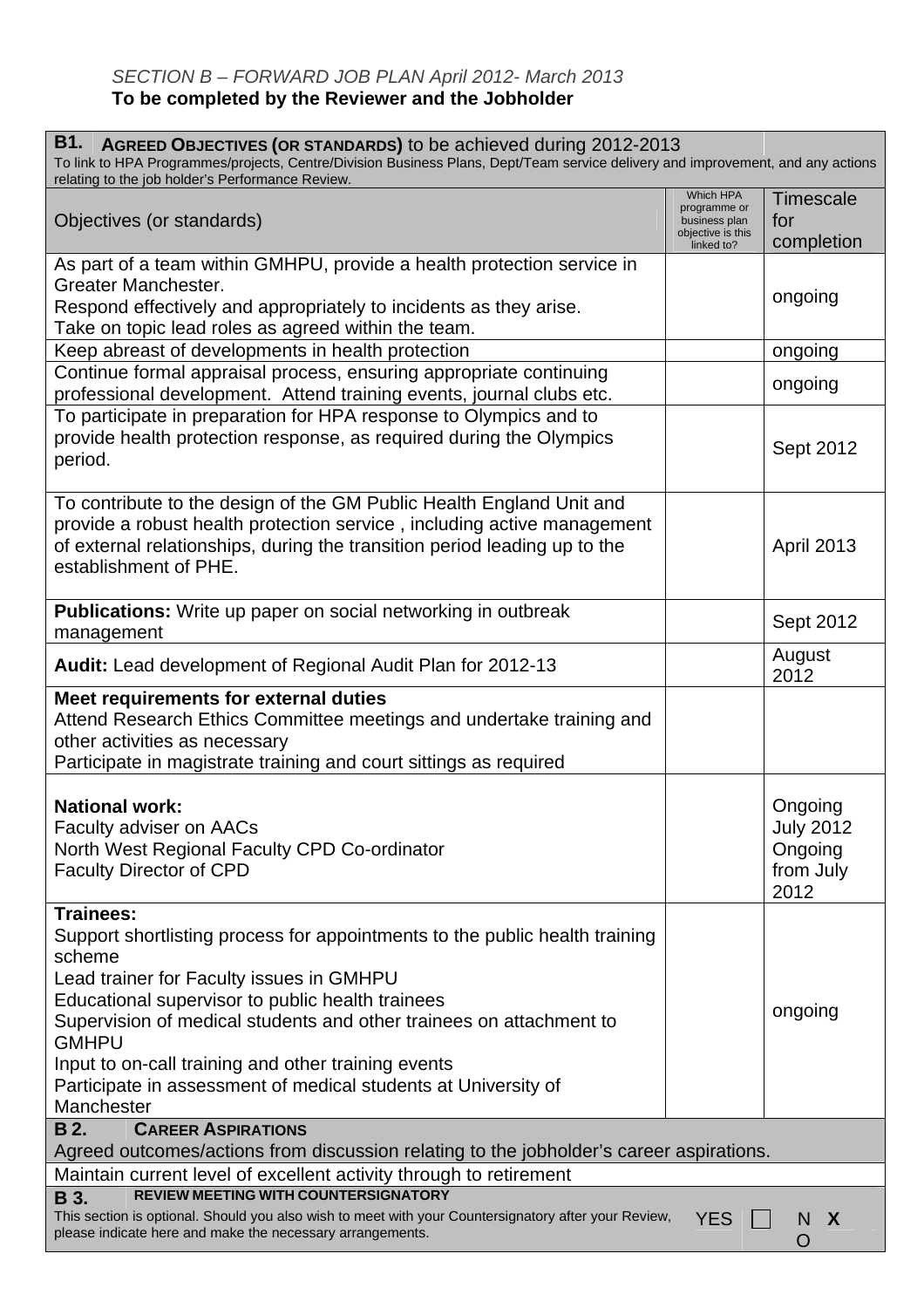| <b>B</b> 4.<br>SIGNATURES OF AGREEMENT TO PERFORMANCE REVIEW AND FORWARD JOB PLAN |                                                                                             |       |                   |  |  |  |
|-----------------------------------------------------------------------------------|---------------------------------------------------------------------------------------------|-------|-------------------|--|--|--|
| Jobholder Signature:                                                              |                                                                                             | Date: | $13th$ March 2012 |  |  |  |
|                                                                                   |                                                                                             |       |                   |  |  |  |
| Line Manager<br>or Reviewer Signature:                                            |                                                                                             | Date: |                   |  |  |  |
|                                                                                   |                                                                                             |       |                   |  |  |  |
|                                                                                   |                                                                                             |       |                   |  |  |  |
| necessary):                                                                       | I note and agree the performance review and the forward job plan. Comments on the above (as |       |                   |  |  |  |
|                                                                                   |                                                                                             |       |                   |  |  |  |
| Counter-signatory<br>Signature:                                                   |                                                                                             | Date: |                   |  |  |  |

### **MEDICAL CONSULTANT MANAGEMENT APPRAISAL SECTION C - PERSONAL DEVELOPMENT PLAN (PDP)**

*TO BE COMPLETED JOINTLY BY REVIEWER AND JOBHOLDER* 

| JOBHOLDER'S PERSONAL INFORMATION |           |                   |                  |  |  |  |  |
|----------------------------------|-----------|-------------------|------------------|--|--|--|--|
| Name:                            |           | Job Title:        |                  |  |  |  |  |
| Division/Centre:                 | Location: |                   | Employee Number: |  |  |  |  |
| Reviewer:                        |           | Countersignatory: |                  |  |  |  |  |

| C1. PERSONAL DEVELOPMENT PLAN (PDP) 2012/13<br>To ensure attainment of Job-related Objectives and HPA Values and Competencies.<br>(please refer to HPA L&D Policy)<br>Please state exact/specific requirements and allocate a priority as follows:<br>High (very significant/urgent - to be addressed in this review/training period); Medium (significant but not urgent), Low (desirable but not urgent). |                                                                                  |                     |                 |  |  |  |  |
|-------------------------------------------------------------------------------------------------------------------------------------------------------------------------------------------------------------------------------------------------------------------------------------------------------------------------------------------------------------------------------------------------------------|----------------------------------------------------------------------------------|---------------------|-----------------|--|--|--|--|
|                                                                                                                                                                                                                                                                                                                                                                                                             | <b>Mandatory Training Requirement</b>                                            |                     |                 |  |  |  |  |
|                                                                                                                                                                                                                                                                                                                                                                                                             | (Refer to HPA Mandatory Training List on HPAnet at                               |                     |                 |  |  |  |  |
|                                                                                                                                                                                                                                                                                                                                                                                                             | http://hpanet/Content/LearningDevelopment/MandatoryTraining/)                    |                     |                 |  |  |  |  |
| All mandatory training up to date apart from Health and Safety (booked onto Webinar training 2012)<br>and STAC training (awaiting suitable training opportunity)                                                                                                                                                                                                                                            |                                                                                  |                     |                 |  |  |  |  |
|                                                                                                                                                                                                                                                                                                                                                                                                             |                                                                                  |                     |                 |  |  |  |  |
|                                                                                                                                                                                                                                                                                                                                                                                                             |                                                                                  |                     |                 |  |  |  |  |
| Development need agreed                                                                                                                                                                                                                                                                                                                                                                                     | <b>Why Required?</b>                                                             | How will it be met? | <b>Priority</b> |  |  |  |  |
|                                                                                                                                                                                                                                                                                                                                                                                                             | Management and Personal Development training provided by HPA management training |                     |                 |  |  |  |  |
|                                                                                                                                                                                                                                                                                                                                                                                                             | programmes                                                                       |                     |                 |  |  |  |  |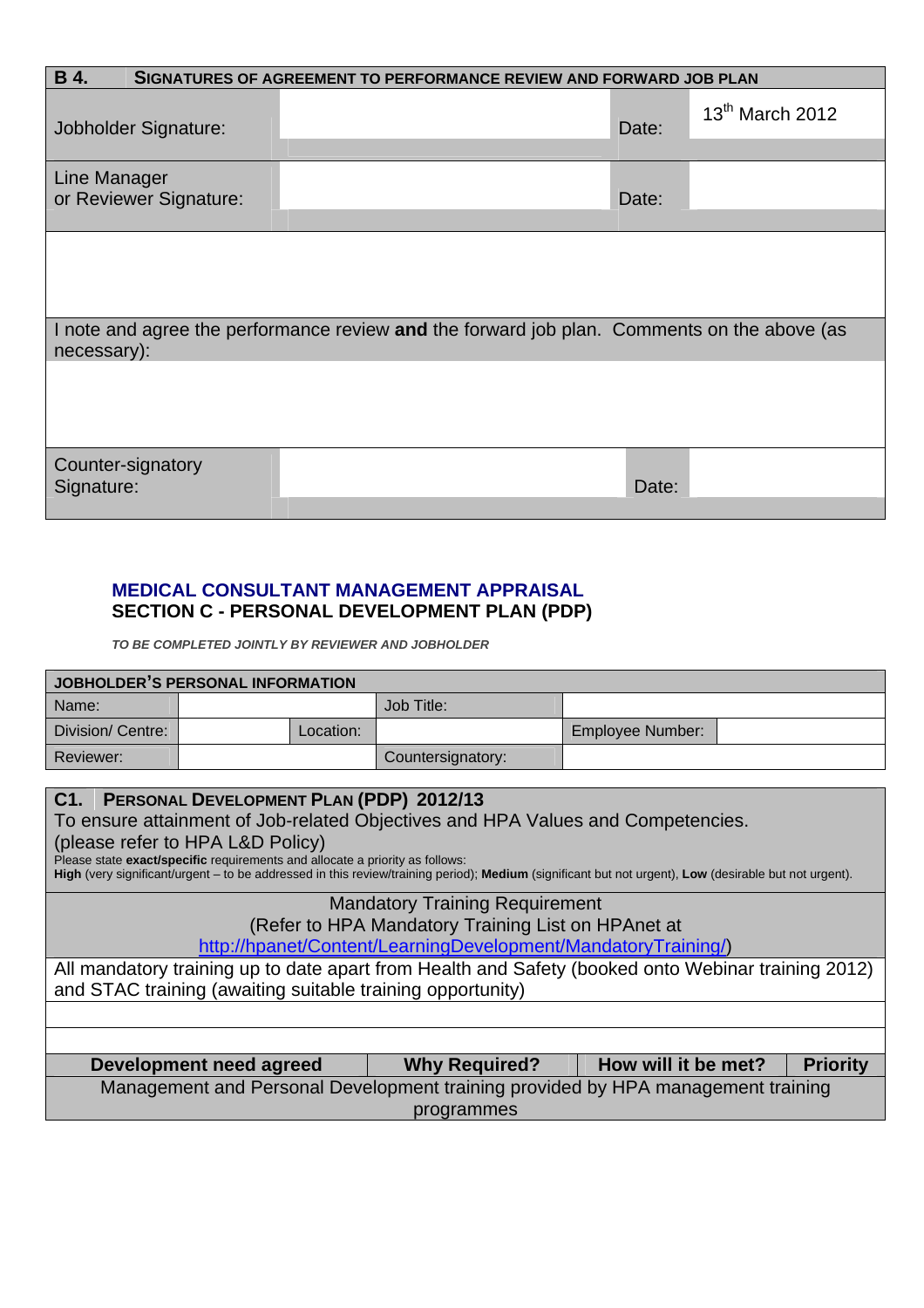| <b>Maintain Health Protection</b><br>knowledge and skills                                                                                            | To maintain<br>competency as health<br>protection professional<br>and meet revalidation<br>requirements | 5 Nations Health<br><b>Protection Conference</b><br><b>North West Zoonoses</b><br>Workshop<br>In-house training such<br>as journal club,<br>incident review<br>meetings, NWCDEG<br>meetings<br>Other training events<br>as opportunities arise | High |
|------------------------------------------------------------------------------------------------------------------------------------------------------|---------------------------------------------------------------------------------------------------------|------------------------------------------------------------------------------------------------------------------------------------------------------------------------------------------------------------------------------------------------|------|
| Develop and maintain competencies<br>for management of chemical<br>incidents                                                                         | To ensure safe and<br>competent health<br>protection input into<br>major incidents                      | <b>STAC</b> training<br><b>Attendance at COMAH</b><br>or similar emergency<br>planning exercise                                                                                                                                                | High |
| Maintain public health competencies                                                                                                                  | To maintain<br>competency as public<br>health professional and<br>meet revalidation<br>requirements     | Attendance at relevant<br>training events<br><b>Attendance at Faculty</b><br>of Public Health<br>Conference<br><b>Attendance at Faculty</b><br><b>Local Affairs</b><br>Committee<br>Private reading                                            | High |
| Preparation for health protection<br>input into Olympics                                                                                             | To ensure safe<br>working during<br>Olympic games period                                                | In-house training                                                                                                                                                                                                                              | High |
| Further develop understanding of<br>impact of NHS reorganization on<br>HPA and partner agencies and<br>strategies for managing external<br>relations | To maintain<br>organizational<br>effectiveness during<br>and after transition to<br><b>PHE</b>          | <b>Attendance at Faculty</b><br>of Public Health<br>Conference<br><b>Attendance at Faculty</b><br><b>Local Affairs</b><br>Committee                                                                                                            | High |
| On-the-job Training / Miscellaneous & IT Training                                                                                                    |                                                                                                         |                                                                                                                                                                                                                                                |      |
| Maintain health protection/public<br>health knowledge and skills                                                                                     | To maintain<br>competency as health<br>protection professional<br>and meet revalidation<br>requirements | Attendance at HPA<br>training events and<br>other suitable events<br>as opportunities<br>present                                                                                                                                               | Med  |
| Meet training requirements for REC<br>Chair                                                                                                          | To meet NRES<br>requirements                                                                            | Training provided by<br><b>NRES</b>                                                                                                                                                                                                            | High |
| Undertake training as required to<br>meet requirements of Faculty of<br><b>Public Health</b>                                                         | Maintain professional<br>standards                                                                      | Training provided by<br><b>Faculty of Public</b><br>Health                                                                                                                                                                                     | Med  |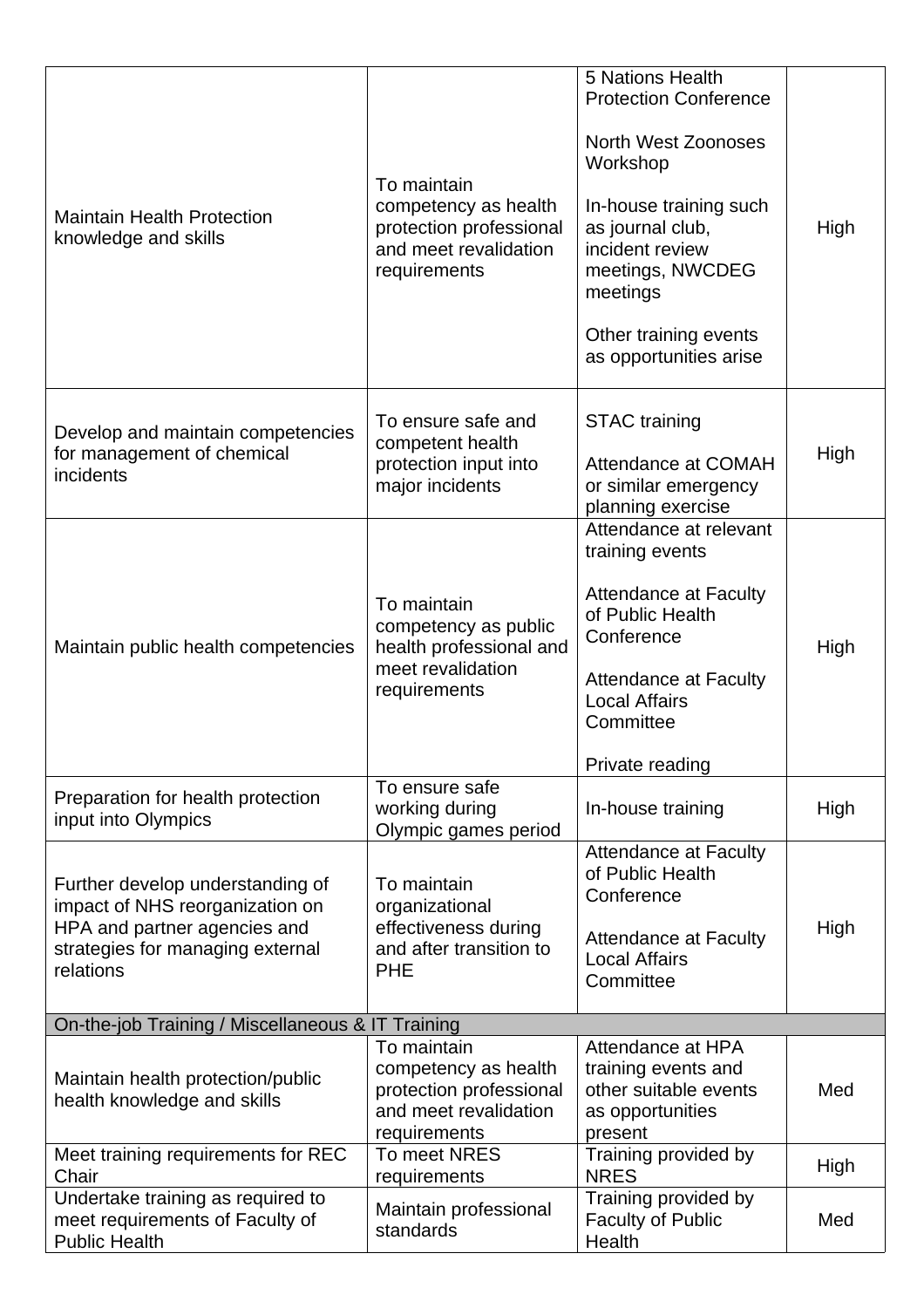| C <sub>2</sub> . | Agreement of PDP & Development Review outcome- including declaration of conflict<br>of interests.<br>I have complied with the HPA conflict of interest policy. I have reviewed my entry on the declarations<br>$\bullet$<br>of interest register and I confirm that the declaration is appropriate.<br>I confirm that any professional registration required for my post has been maintained throughout the<br>$\bullet$<br>year and that required CPD has been undertaken. |                                                      |       |                                   |  |  |  |  |
|------------------|-----------------------------------------------------------------------------------------------------------------------------------------------------------------------------------------------------------------------------------------------------------------------------------------------------------------------------------------------------------------------------------------------------------------------------------------------------------------------------|------------------------------------------------------|-------|-----------------------------------|--|--|--|--|
| Signature:       |                                                                                                                                                                                                                                                                                                                                                                                                                                                                             | Jobholder                                            |       | Date: 13 <sup>th</sup> March 2012 |  |  |  |  |
| Signature:       |                                                                                                                                                                                                                                                                                                                                                                                                                                                                             |                                                      | Date: | 13 <sup>th</sup> March 2012       |  |  |  |  |
|                  |                                                                                                                                                                                                                                                                                                                                                                                                                                                                             | <b>Reviewer</b>                                      |       |                                   |  |  |  |  |
|                  |                                                                                                                                                                                                                                                                                                                                                                                                                                                                             | I note, agree and will fund the PDP where necessary. |       |                                   |  |  |  |  |
| Signature:       |                                                                                                                                                                                                                                                                                                                                                                                                                                                                             | Countersignatory                                     | Date: |                                   |  |  |  |  |

MEDICAL CONSULTANT MANAGEMENT APPRAISAL **SECTION D - INTERIM REVIEW (Due October 2012)** 

#### *TO BE COMPLETED JOINTLY BY REVIEWER AND JOBHOLDER*

**Please refer to Medical Consultant Management Appraisal Guidance Notes before completing this form** 

| JOBHOLDER'S PERSONAL INFORMATION |  |                   |  |  |  |
|----------------------------------|--|-------------------|--|--|--|
| Name:                            |  | Job Title:        |  |  |  |
| Division/Centre:                 |  | Location:         |  |  |  |
| Reviewer:                        |  | Countersignatory: |  |  |  |
| Interim Review Date:             |  |                   |  |  |  |

|   |  |  | <b>D1. INTERIM REVIEW OUTCOMES</b> |  |  |
|---|--|--|------------------------------------|--|--|
| . |  |  |                                    |  |  |

To include revisions to previously agreed objectives, performance, and any resulting training needs.

Revisions Agreed:

Other Outcomes/objectives Agreed:

Additional Training Needs Agreed:

| Development need agreed                                  | <b>Why Required?</b> | How will it be met? | <b>Priority</b> |
|----------------------------------------------------------|----------------------|---------------------|-----------------|
|                                                          |                      |                     |                 |
|                                                          |                      |                     |                 |
| Comments on overall performance at Interim Review stage: |                      |                     |                 |

**Remember to update the objectives specified at Section B – the Forward Job Plan D2. AGREEMENT OF OUTCOMES OF THE INTERIM REVIEW**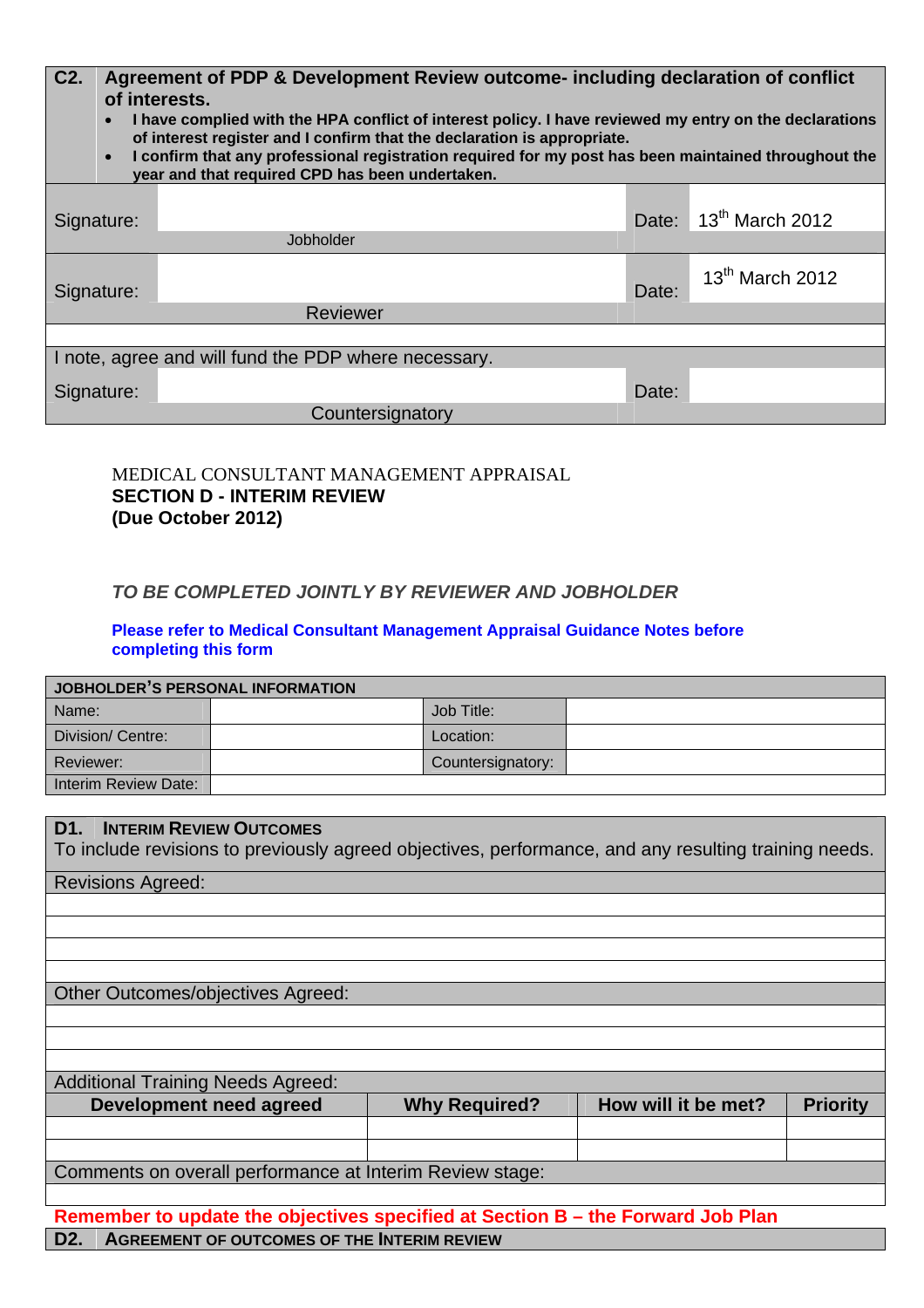| Signature:<br>Date:<br>Jobholder                                                                                           |  |
|----------------------------------------------------------------------------------------------------------------------------|--|
| Date:<br>Signature:<br>I agree and will fund the above requirements where necessary<br>(delete as appropriate)<br>Reviewer |  |
| I note, agree and will fund the above requirements where necessary (delete as appropriate).                                |  |
| Date:<br>Signature:<br>Countersignatory                                                                                    |  |

# **Annual mandatory form data**

**Dr XY** has submitted a mandatory cpd returns form for year **2012/2013** Annual Total : 75

Other info is :

CPD Year : 2012/2013 Name : Job title : CCDC Employer : Greater Manchester Health Protection Unit Time Status : Terms And Conditions : Accepted

# **Activity log**

| <b>Description</b>                                                                               | <b>Start date</b> | <b>CPD</b><br>Year | <b>Credits</b>                                           | <b>Activity</b><br>type |
|--------------------------------------------------------------------------------------------------|-------------------|--------------------|----------------------------------------------------------|-------------------------|
| <b>Navigating the Future:</b><br><b>Annual Event of the NW</b><br><b>School of Public Health</b> | 26 Mar 2013       | 5                  | Conferences.<br>workshops and<br>educational<br>meetings |                         |
| <b>Advisory Appointment</b><br>Committee training -<br><b>Faculty of Public Health</b>           | 14 Mar 2013       | $\overline{4}$     | Group work,<br>seminars and journal<br>clubs             |                         |
| Incident review meeting<br>February 2013                                                         | 07 Feb 2013       | 2                  | PH audit, appraisal<br>and reflective<br>practice        |                         |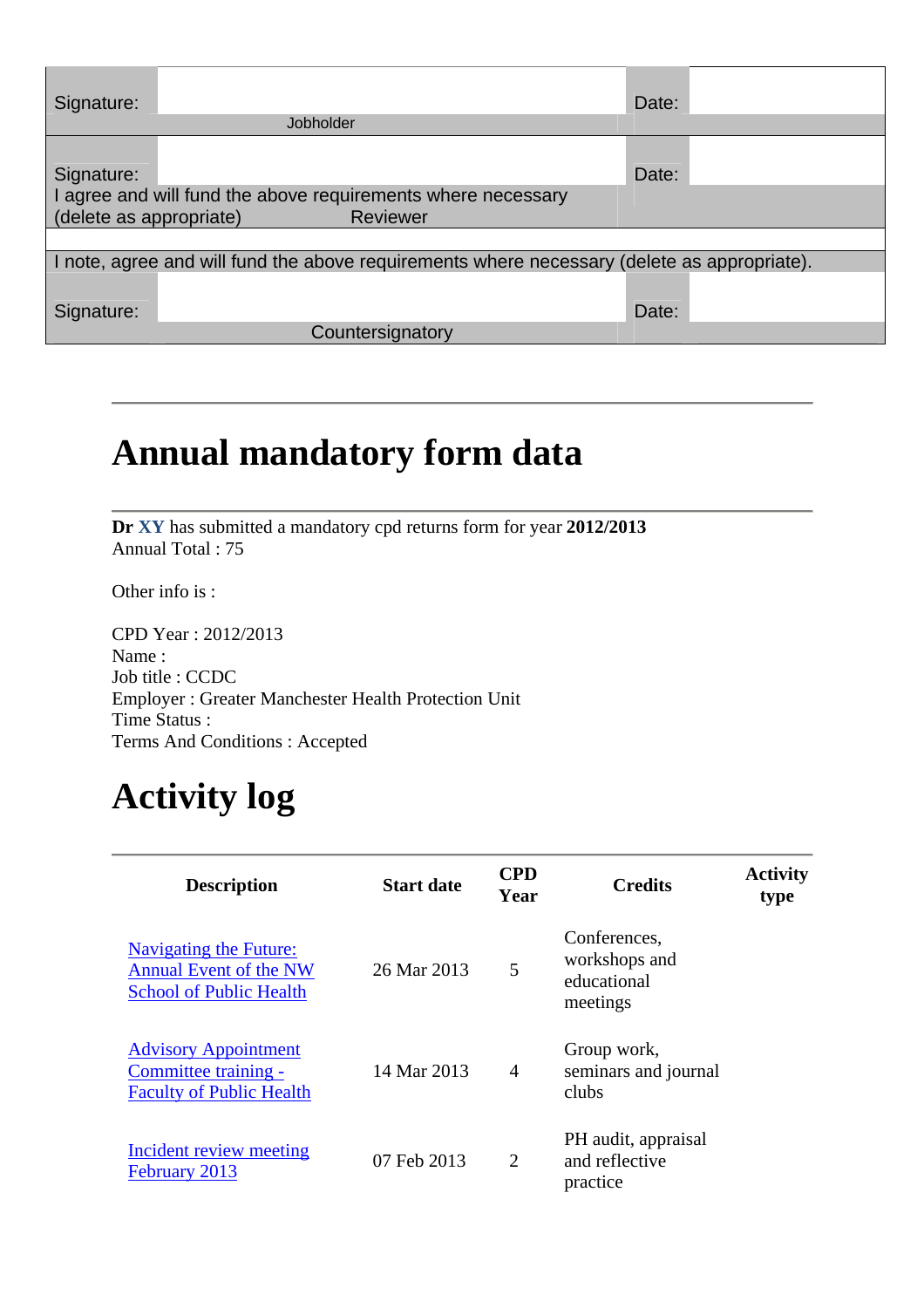| <b>Description</b>                                                    | <b>Start date</b> | <b>CPD</b><br>Year | <b>Credits</b>                                           | <b>Activity</b><br>type |
|-----------------------------------------------------------------------|-------------------|--------------------|----------------------------------------------------------|-------------------------|
| <b>United Utilities Annual</b><br><b>Liaison Meeting</b>              | 06 Feb 2013       | 3                  | Learning as part of<br>your job                          |                         |
| <b>Eligibility checking</b><br>training - Faculty of Public<br>Health | 30 Nov 2012       | $\overline{4}$     | Learning as part of<br>your job                          |                         |
| EHO/HPU training day -<br><b>Buile Hill Salford</b>                   | 27 Nov 2012       | $\overline{4}$     | Conferences,<br>workshops and<br>educational<br>meetings |                         |
| <b>National Research Ethics</b><br><b>Advisers Chairs meeting</b>     | 19 Nov 2012       | $\mathbf{1}$       | Learning as part of<br>your job                          |                         |
| <b>Journal Club November</b><br>2012                                  | 15 Nov 2012       | $\mathbf{1}$       | Group work,<br>seminars and journal<br>clubs             |                         |
| <b>NW Zoonoses Group -</b><br>Presentation on toxocara                | 14 Nov 2012       | $\mathbf{1}$       | Learning as part of<br>your job                          |                         |
| <b>NRES Training Day -</b><br><b>Freemason's Hall</b><br>Manchester   | 07 Nov 2012       | $\overline{4}$     | Conferences,<br>workshops and<br>educational<br>meetings |                         |
| Pertussis guidelines review                                           | 31 Oct 2012       | $\overline{2}$     | Learning as part of<br>your job                          |                         |
| <b>STAC Training, Weetwood</b><br>Hall, Leeds                         | 20 Sep 2012       | 5                  | Group work,<br>seminars and journal<br>clubs             |                         |
| <b>Faculty appraiser training</b>                                     | 14 Sep 2012       | 5                  | PH audit, appraisal<br>and reflective<br>practice        |                         |
| <b>Faculty of Public Health</b><br><b>Summer Conference</b>           | 19 Jul 2012       | 5                  | Conferences,<br>workshops and<br>educational<br>meetings |                         |
| Preparation of scenario for<br><b>NW Zoonoses Conference</b>          | 07 May 2012       | $\overline{2}$     | Private study and<br>reading                             |                         |
| <b>NW Zoonoses Conference</b><br>- Old threats, new                   | 10 Jul 2012       | 5                  | Conferences,<br>workshops and<br>educational             |                         |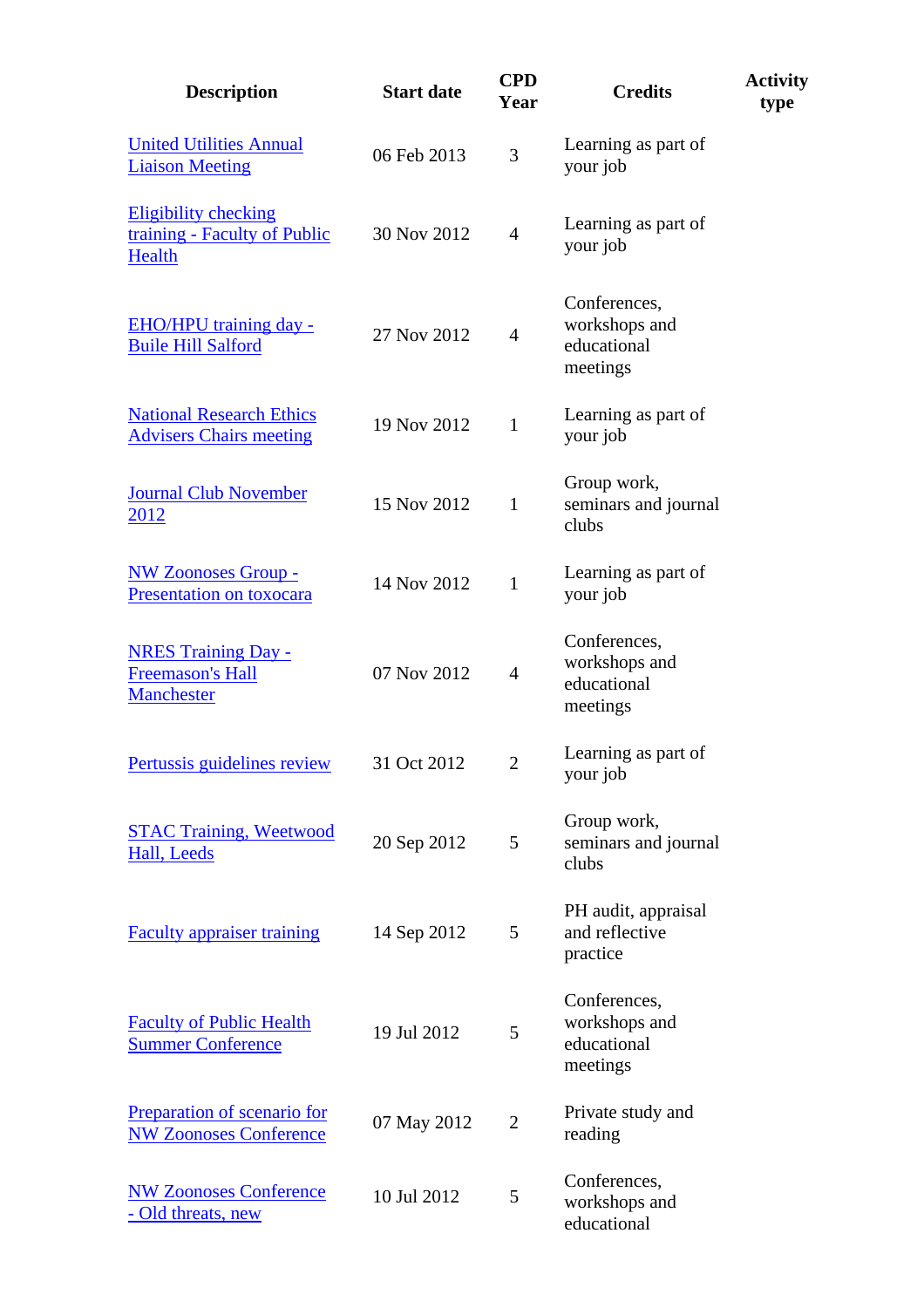| <b>Description</b>                                                                          | <b>Start date</b> | <b>CPD</b><br>Year | <b>Credits</b>                                           | <b>Activity</b><br>type |
|---------------------------------------------------------------------------------------------|-------------------|--------------------|----------------------------------------------------------|-------------------------|
| challenges                                                                                  |                   |                    | meetings                                                 |                         |
| <b>Festival of Public Health,</b><br><b>University of Manchester</b>                        | 02 Jul 2012       | 3                  | Conferences,<br>workshops and<br>educational<br>meetings |                         |
| Visit to waste processing<br>plant, Leyland                                                 | 29 Jun 2012       | $\overline{2}$     | Learning as part of<br>your job                          |                         |
| CIEH workshop -<br><b>Ellesmere Sports Club</b>                                             | 25 Jun 2012       | $\overline{2}$     | Group work,<br>seminars and journal<br>clubs             |                         |
| Olympic emergency<br>planning and CBRN update                                               | 24 May 2012       | $\overline{2}$     | Learning as part of<br>your job                          |                         |
| <b>Joint Chairs NREA</b><br>Meeting                                                         | 21 May 2012       | $\overline{2}$     | Learning as part of<br>your job                          |                         |
| <b>Five Nations Health</b><br><b>Protection Conference,</b><br><b>Belfast Day 2</b>         | 02 May 2012       | 3                  | Conferences,<br>workshops and<br>educational<br>meetings |                         |
| <b>Five Nations Health</b><br><b>Protection Conference,</b><br><b>Belfast day 1</b>         | 01 May 2012       | 5                  | Conferences,<br>workshops and<br>educational<br>meetings |                         |
| Olympic Update -                                                                            | 27 Apr 2012       | 1                  | Learning as part of<br>your job                          |                         |
| Preparation for talk on GI<br>disease on international<br>health and epidemiology<br>course | 26 Apr 2012       | $\overline{2}$     | Training, teaching,<br>examining and<br>preparation time |                         |
| <b>Total Activities for 2012/2013: 25</b><br><b>Total Credits for 2012/2013: 75</b>         |                   |                    |                                                          |                         |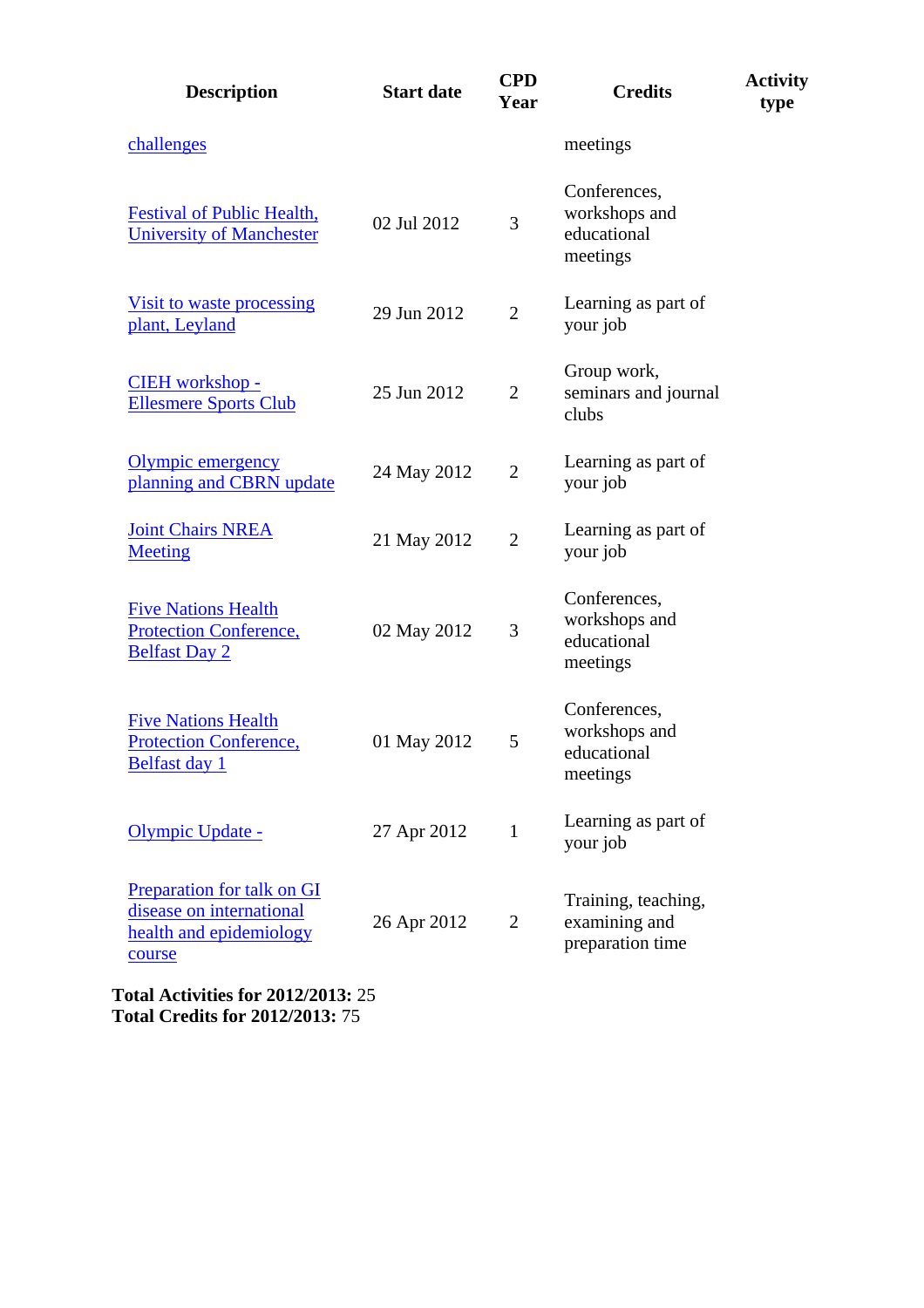# **Reflective notes**

# **FPH - CPD Entry - Navigating the Future: Annual Event of the NW School of Public Health**

# **CPD activity - Details**

# **Description of activity**

Navigating the Future: Annual Event of the NW School of Public Health

### **Start date:**

26 Mar 2013

#### **End date:**

26 Mar 2013

### **CPD Year:**

2012

**Credits:** 

5

# **Reflective notes**

### **Why was this activity selected for CPD?**

I am an Educational Supervisor and training lead for Greater Manchester HPU. This was a programme aimed at trainees and trainers.

### **What was the learning need or objective that was addressed?**

Although this was a day for trainers and trainees, the content was valuable for public health practitioners not in training roles too. There were useful sessions on the future for public health in Public Health England and in Local Authorities. I found the Local Authority session particularly useful as it is outside my usual sphere and is knowledge which will help me in my work with public health colleagues in LAs and in advising trainees. There were some excellent short presentations and posters from StRs, using a 5 minute maximum presentation format which was very stimulating. Discussion with other educational supervisors helped to identify ways in which I might improve as a trainer; I think I need to be more organised, and to think more carefully in terms of ARCP outcomes.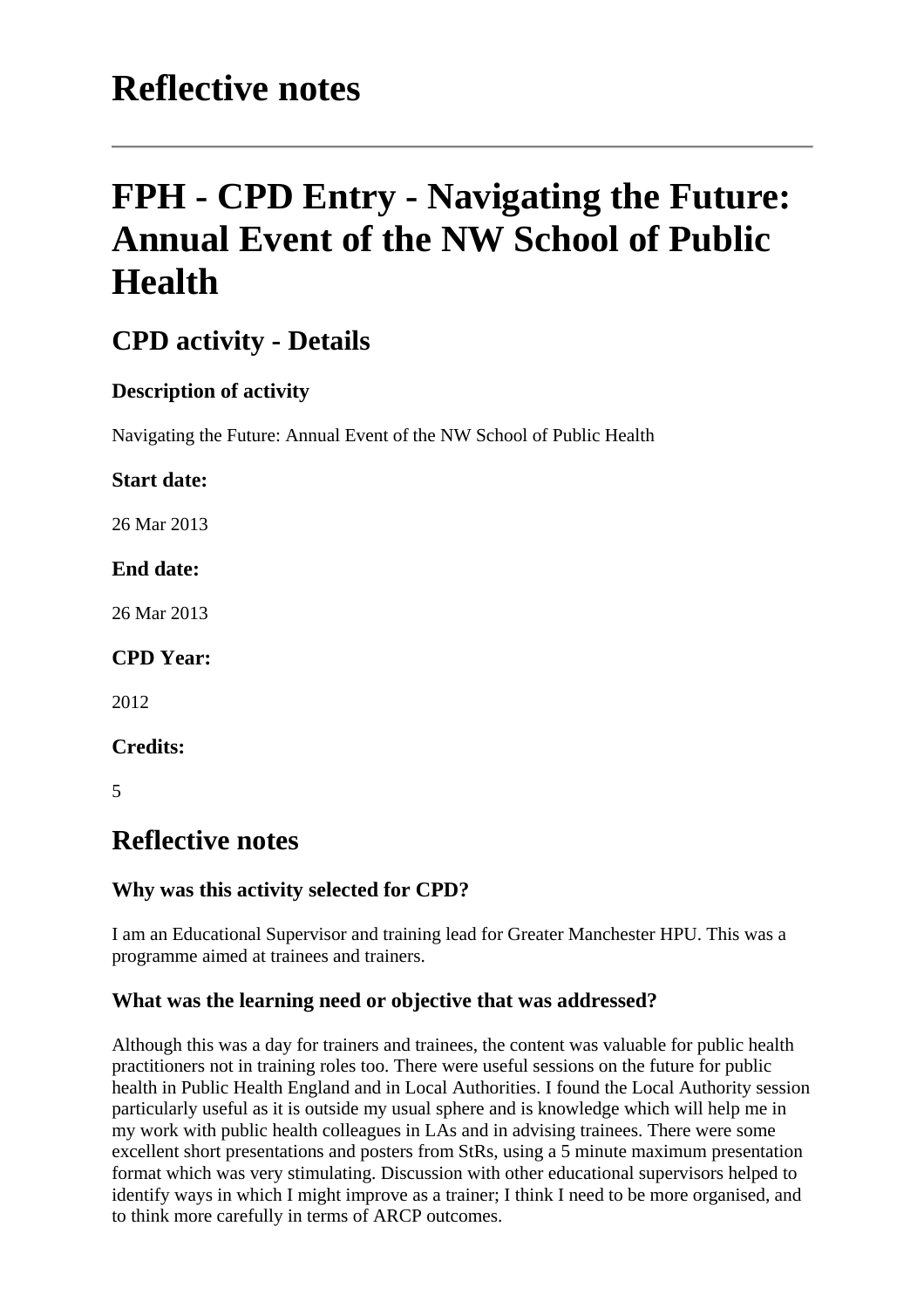## **What was the outcome of the activity?**

I now have a better understanding of the environment in which colleagues in Local Authorities are working. I was very impressed with the 5 minute presentations - one of the trainees used no visual aids and that is a technique I would like to practice. I will be much more structured in my approach to trainees, focussing on ARCP outcomes, although this needs to be balanced with ensuring that training produces a rounded consultant, not just someone who has ticked the boxes.

# **Further learning needs**

I need to continue to remind myself of relevant ARCP outcomes - I usually have phase 2 trainees but sometimes I supervise what will now be phase 3 trainees - and ensure that training is suitably structured to allow flexibility and stretch the trainee whilst meeting required outcome measures.

# **Linked PDP Entries**

Health Protection Knowledge and Skills [ Details ]

# **FPH - CPD Entry - Advisory Appointment Committee training - Faculty of Public Health**

# **CPD activity - Details**

### **Description of activity**

Advisory Appointment Committee training - Faculty of Public Health

### **Start date:**

14 Mar 2013

# **End date:**

14 Mar 2013

# **CPD Year:**

2012

**Credits:** 

 $\Delta$ 

# **Reflective notes**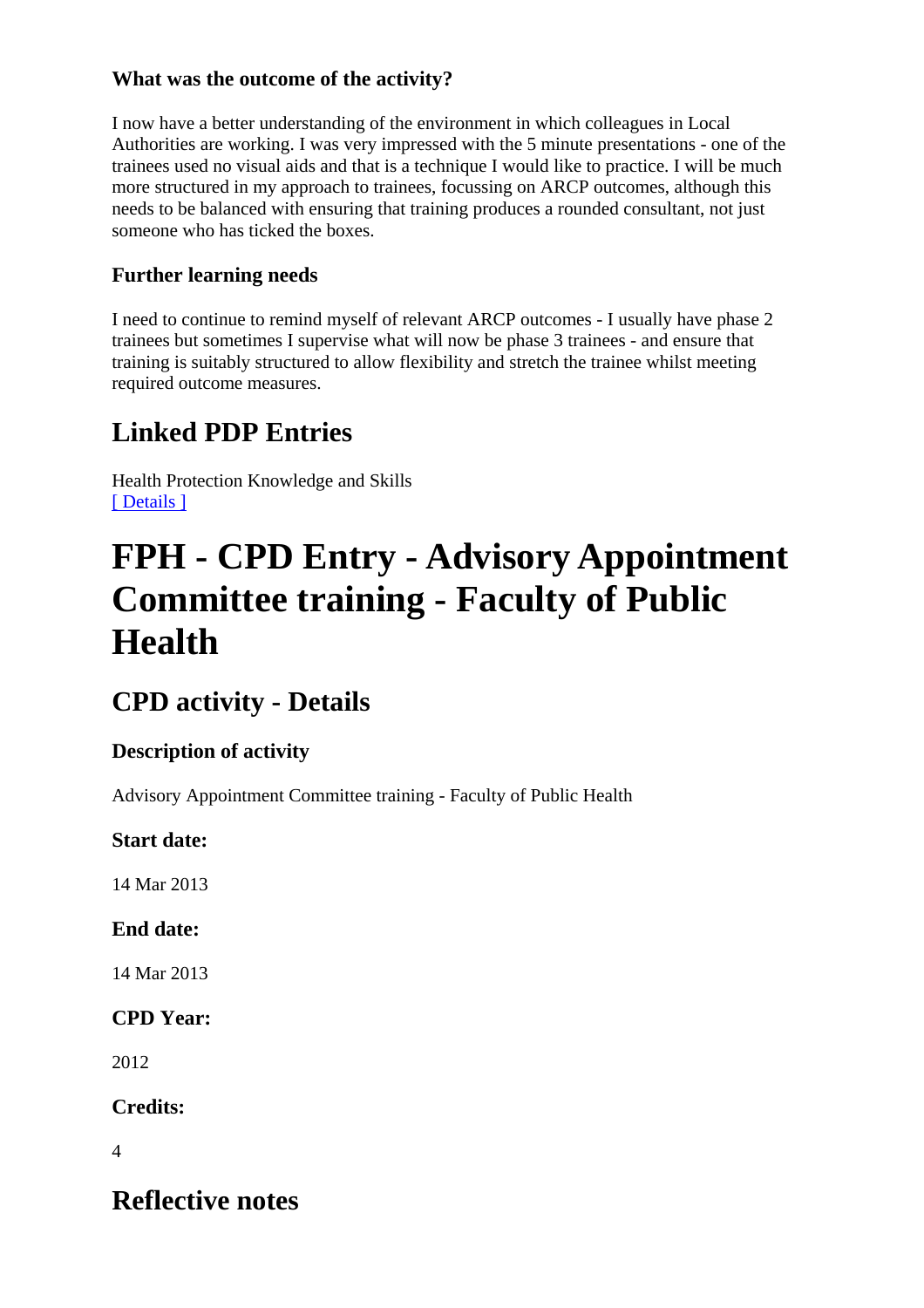### **Why was this activity selected for CPD?**

I sit on Consultant Advisory Appointment Committees. I had not attended training for two years so needed an update.

#### **What was the learning need or objective that was addressed?**

This training day provided me with a reminder of the legal framework for appointment of consultants within public health. I also learned how the reorganisation of public health in England may impact on the appointment process, appointment of staff within an Acute Trust, and through discussion of scenarios with others on my table was able to reflect on my practice and understanding.

#### **What was the outcome of the activity?**

I now feel more secure in my understanding of my role on an AAC. I feel more competent to participate in AACs for jobs in a wide range of public health roles, not just health protection. I better understand the requirements of the role and how to deal with providing feedback to unsuccessful candidates. However, I still don't understand what the difference is between a candidate being 'above the line' and a candidate being 'appointable'. I asked the question and received a hail of responses, none of which adequately clarified the difference (if any). In future I will not address whether a candidate is 'above the line' as this seemed to mean something different to everyone and so has very limited validity.

### **Further learning needs**

I need to ensure I attend similar training events at least every two years and also to maintain my equal opportunities training.

# **Linked PDP Entries**

Faculty of Public Health roles [ Details ]

# **FPH - CPD Entry - Incident review meeting February 2013**

# **CPD activity - Details**

### **Description of activity**

Incident review meeting February 2013

#### **Start date:**

07 Feb 2013

### **End date:**

07 Feb 2013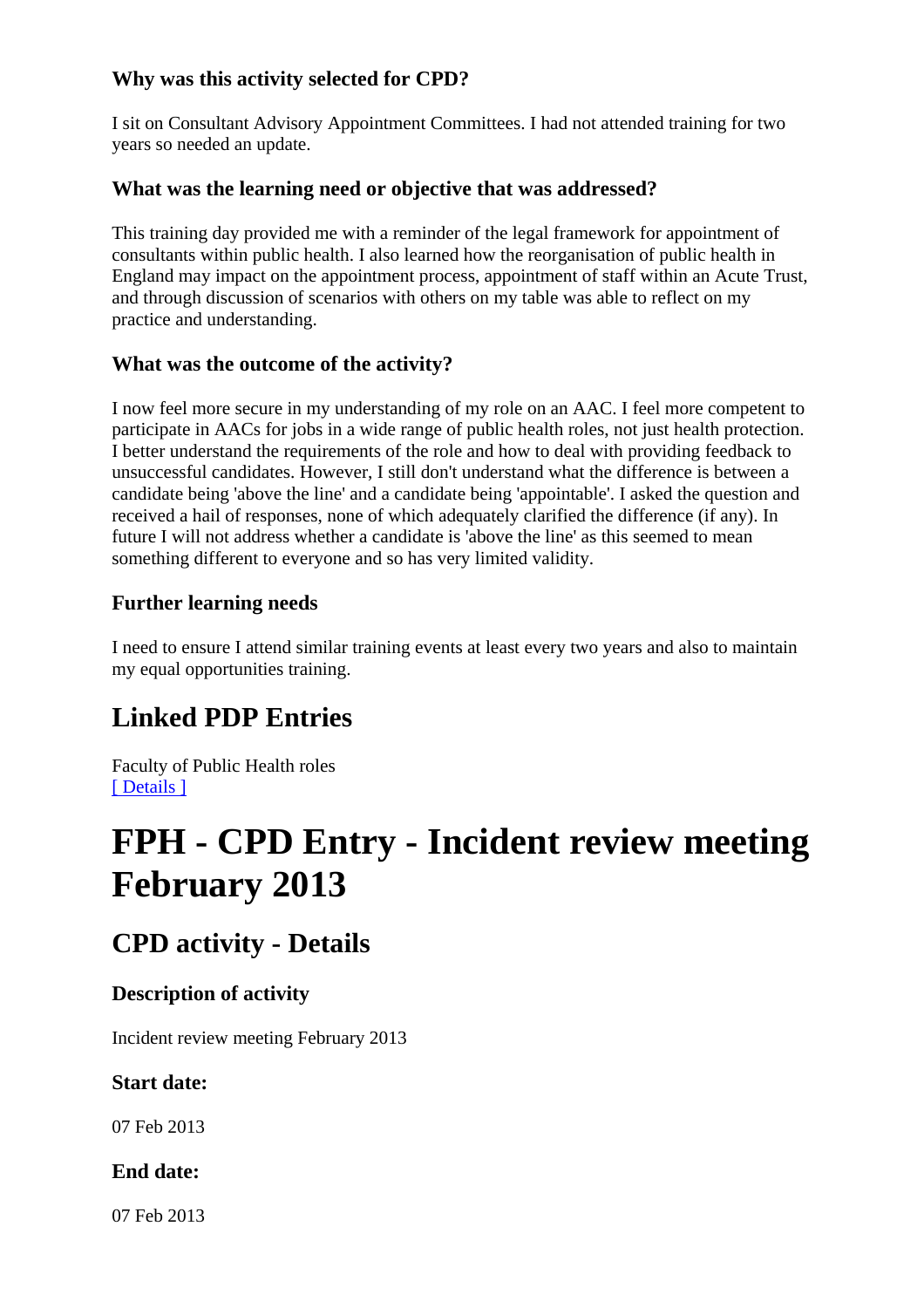### **CPD Year:**

2012

**Credits:** 

 $\mathcal{D}_{\alpha}$ 

# **Reflective notes**

# **Why was this activity selected for CPD?**

As audit lead I arrange for twice yearly meetings where staff at GMHPU present incidents they have managed which have given some pause for thought. We reflect on the incidents in order to learn from others' experiences and to consider whether we need to change our policies and procedures. This also helps to reinforce good health protection practices. I presented an incident I had dealt with (hospital outbreak of listeria) and preparation for this helped me reflect on the challenges of dealing with such incidents.

## **What was the learning need or objective that was addressed?**

Through this activity I learned that a proactive public health approach can be effective in the management of community outbreaks of measles, that good surveillance can be a valuable tool in measles outbreaks, and that we should not be afraid of scaling down our response in the face of widespread transmission.

From the hospital outbreak of listeria I learned that hospitals may be unwilling to accept cases are hospital acquired, that food distribution networks are so complex that one should take care not to spend too much time trying to disentangle them, and that it is possible to over-interpret typing results as being significant when the reason there are so few cases of a particular type is that the typing method has only recently been introduced.

A presentation on a fire at a plastics factory alerted me to the difficulties that may arise if a major incident is not declared and STAC convened.

A presentation from the nursing staff in the unit opened my eyes to some of the difficulties they experience on the duty desk.

### **What was the outcome of the activity?**

I now feel more competent in dealing with measles outbreaks. I was reassured that my management of the listeria outbreak was considered appropriate by team members and that they identified similar difficulties in dealing with hospital outbreaks. By knowing what difficulties the duty team work under, I am better able to support them. I may be more willing to convene a STAC if I am leading on incidents.

### **Further learning needs**

Much of the learning requires reinforcement by practice. I will address this by ensuring I participate fully in the consultant duty rota at the health protection unit.

# **Linked PDP Entries**

Health Protection Knowledge and Skills [ Details ] Competencies for major incidents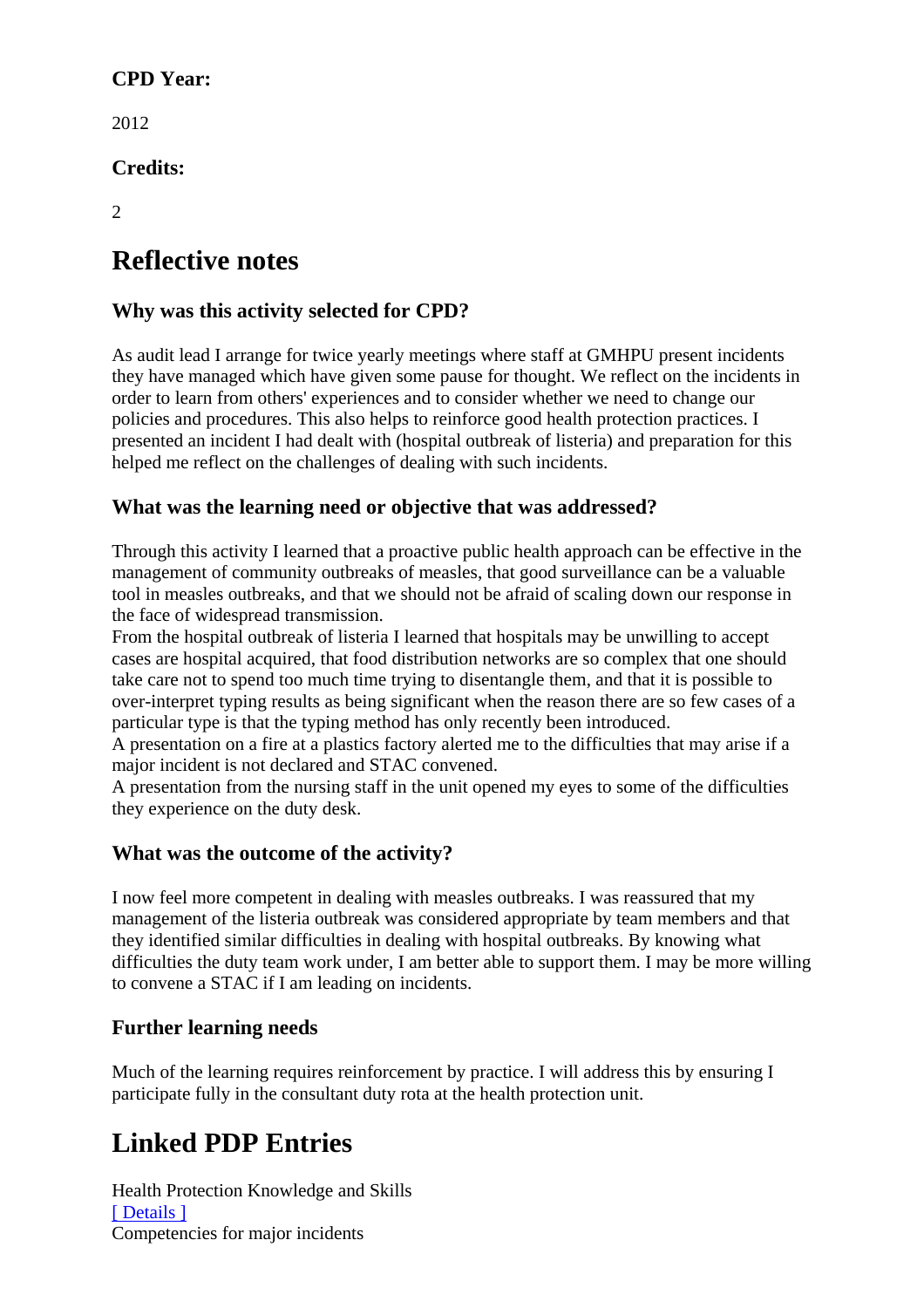[ Details ]

# **FPH - CPD Entry - United Utilities Annual Liaison Meeting**

# **CPD activity - Details**

### **Description of activity**

United Utilities Annual Liaison Meeting

### **Start date:**

06 Feb 2013

### **End date:**

06 Feb 2013

## **CPD Year:**

2012

#### **Credits:**

3

# **Reflective notes**

# **Why was this activity selected for CPD?**

I am the lead for water for Greater Manchester HPU. This annual liaison meeting with United Utilities, the water company for the North West of England, gives an update on health protection issues relating to water, facilitates collaborative working and enables input into the policy/strategic direction of the public health department within United Utilities.

### **What was the learning need or objective that was addressed?**

I learned about the progress on plans for water distribution networks within the north west, about the sort of water issues that members of the public contact the company about, water quality in buildings, bathing waters in the North West, and an update on shale gas exploration. All the presentations provided me with considerable new learning, in particular the update on shale gas exploration (fracking). I had very little knowledge of what fracking is and how (if at all) it might have an impact on water supplies.

### **What was the outcome of the activity?**

I now have sufficient knowledge on the topics presented to be able to discuss queries intelligently. The knowledge gained and the opportunity for networking with United Utility staff has made management of water incidents work more smoothly, since we each understand the other's organisations better.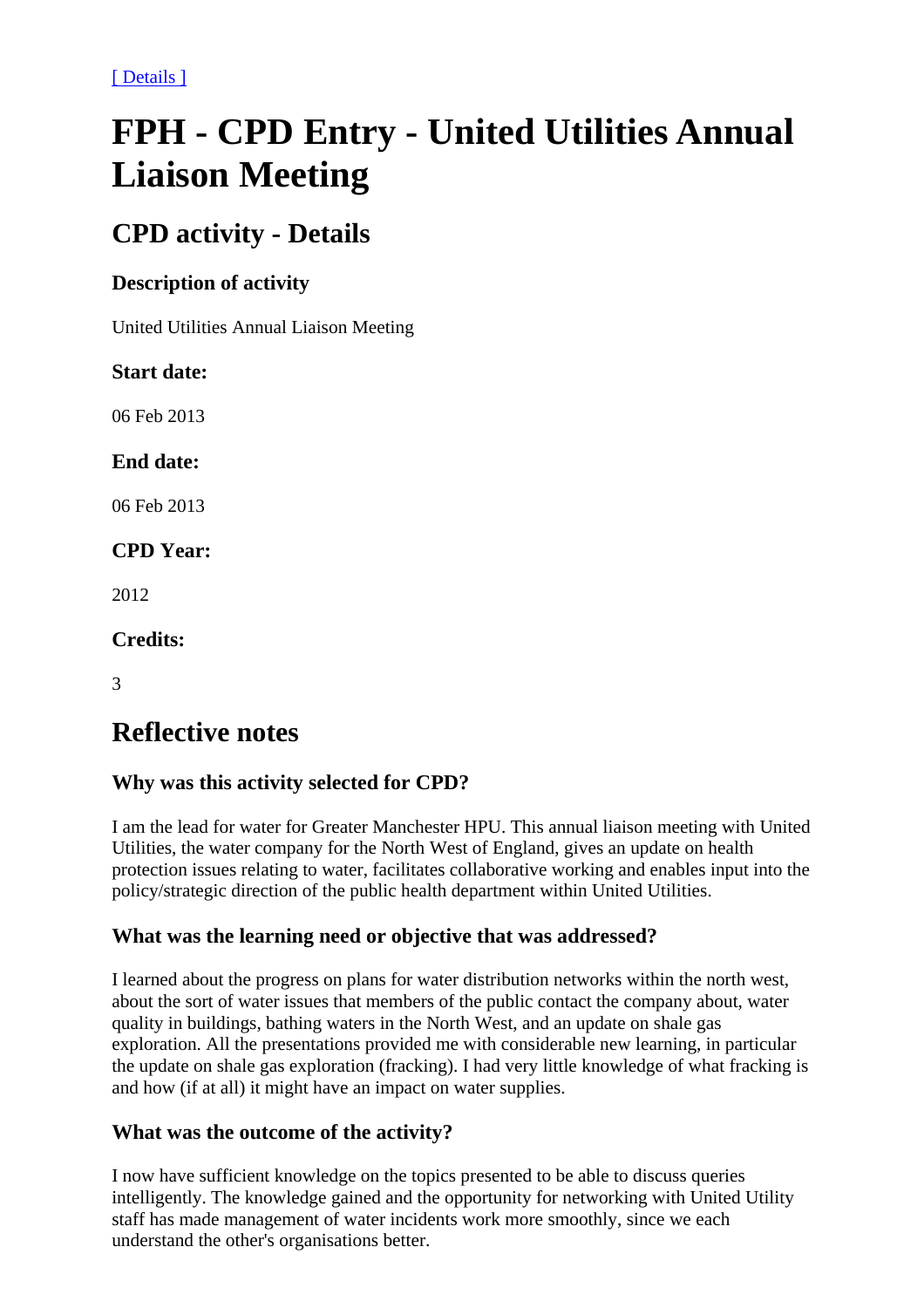## **Further learning needs**

This is an annual event, and each year there is substantial new material within the presentations. I intend to attend next year's liaison meeting.

# **Linked PDP Entries**

Health Protection Knowledge and Skills [ Details ]

# **FPH - CPD Entry - Eligibility checking training - Faculty of Public Health**

# **CPD activity - Details**

# **Description of activity**

Eligibility checking training - Faculty of Public Health

### **Start date:**

30 Nov 2012

### **End date:**

30 Nov 2012

### **CPD Year:**

2012

### **Credits:**

 $\Delta$ 

# **Reflective notes**

### **Why was this activity selected for CPD?**

I volunteered to assist with long-listing for applicants to the Public Health Speciality Training Scheme. Applications for public health are processed nationally, and this was the first stage of applications. In order to participate in long-listing there was a requirement for me to attend training.

### **What was the learning need or objective that was addressed?**

I knew nothing about the long-listing process or about applications via the NHS jobs website. Nor did I have any knowledge of the foundation competency framework for junior doctors and how it is assessed. This training covered all aspects of the long-listing, including how to access the on-line applications, what criteria we should be using for medically qualified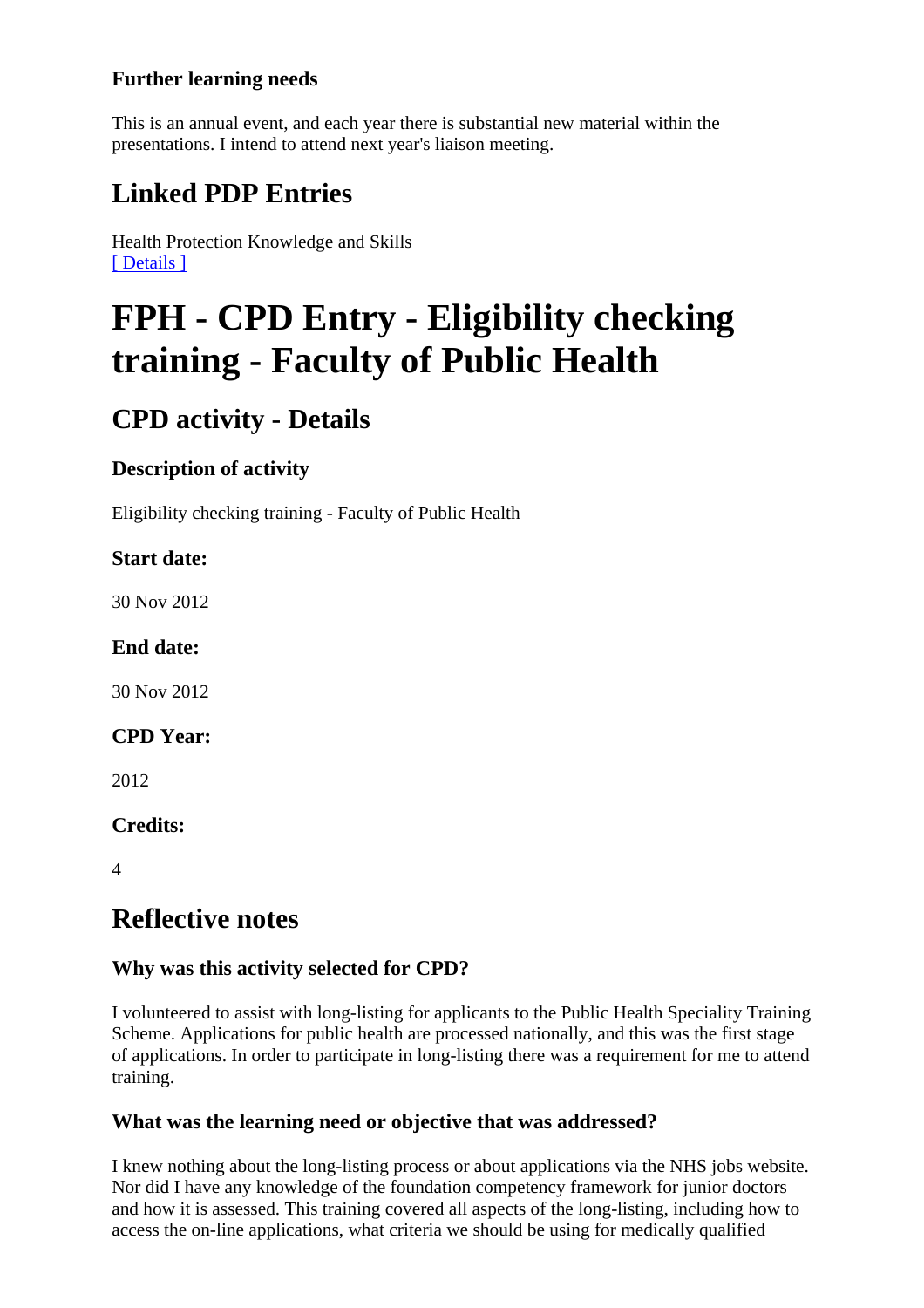applicants, other clinical applicants and non-clinical, how to record our results and how to ask for help. I also learned what an incredibly complex process this is - I had prevviously wondered how we would fill a whole day with training to long-list, but the in-depth training was absolutely necessary.

### **What was the outcome of the activity?**

I was able to participate in the long-listing. That helped to reinforce what we learned on the training and also identified some areas where I had misunderstood or was not completely clear. Fortunately there were experienced long-listers to help the newbies.

## **Further learning needs**

I hope to participate again next year and will need a refresher course.

# **Linked PDP Entries**

# **FPH - CPD Entry - EHO/HPU training day - Buile Hill Salford**

# **CPD activity - Details**

## **Description of activity**

EHO/HPU training day - Buile Hill Salford

# **Start date:**

27 Nov 2012

# **End date:**

27 Nov 2012

# **CPD Year:**

2012

**Credits:** 

4

# **Reflective notes**

# **Why was this activity selected for CPD?**

I am the GI lead for Greater Manchester HPU. This training day was organised by me to allow LA staff, GMHPU staff and microbiologists to learn from each other and to identify more effective ways of working. I gave one of the presentations (on follow-up of sporadic cases) and also organised an afternoon session on scenarios.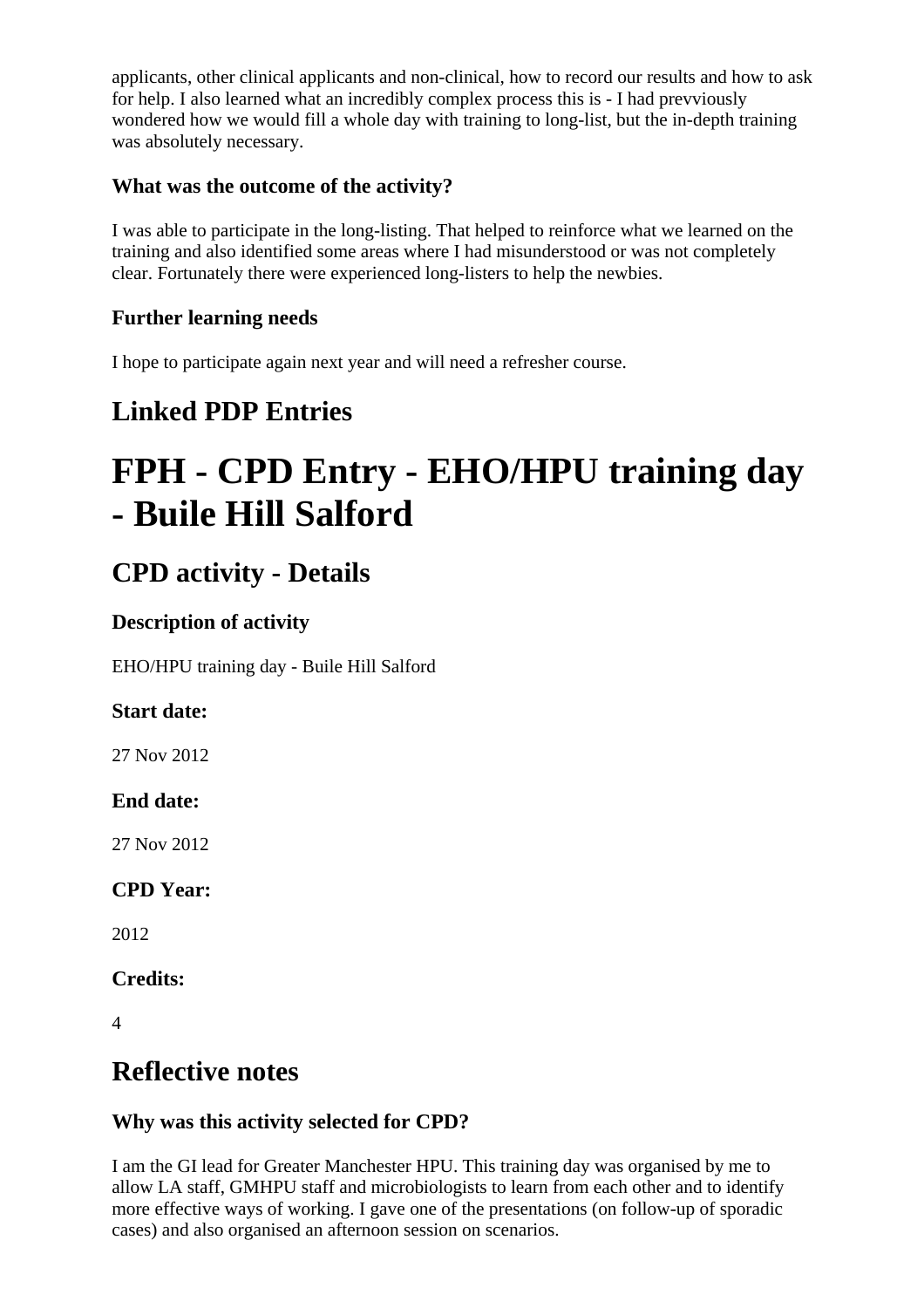### **What was the learning need or objective that was addressed?**

Preparation for this workshop helped me clarify what the role of the HPU is and what we expect of LA and microbiology colleagues in the public health management of infectious diseases. The training day covered a range of issues, including a presentation from laboratory staff which helped to identify more effective ways for EHOs and HPU staff to work. The scenario discussions covered a range of issues, including how we should manage incidents out-of-hours, how we should prioritise incidents and what the expectations of each organisation are as well as specific learning needs around management of legionnaires disease, VTEC, enteric fevers and listeria.

### **What was the outcome of the activity?**

I now have a better understanding of the concerns that EHOs may have when investigating infectious disease. I am clearer about what is expected of each organisation outside working hours and of what support (if any) I might expect from Local Authority colleagues when oncall and during office hours. The scenarios helped to clarify what we should be prioritising, both in and outside working hours.

### **Further learning needs**

There is need for ongoing dialogue with LA staff so that I can maintain an understanding of the issues affecting them as a result of resource restricition, and it is intended that this activity should be repeated next year.

# **Linked PDP Entries**

Health Protection Knowledge and Skills [ Details ]

# **FPH - CPD Entry - National Research Ethics Advisers Chairs meeting**

# **CPD activity - Details**

# **Description of activity**

National Research Ethics Advisers Chairs meeting

### **Start date:**

19 Nov 2012

### **End date:**

19 Nov 2012

### **CPD Year:**

2012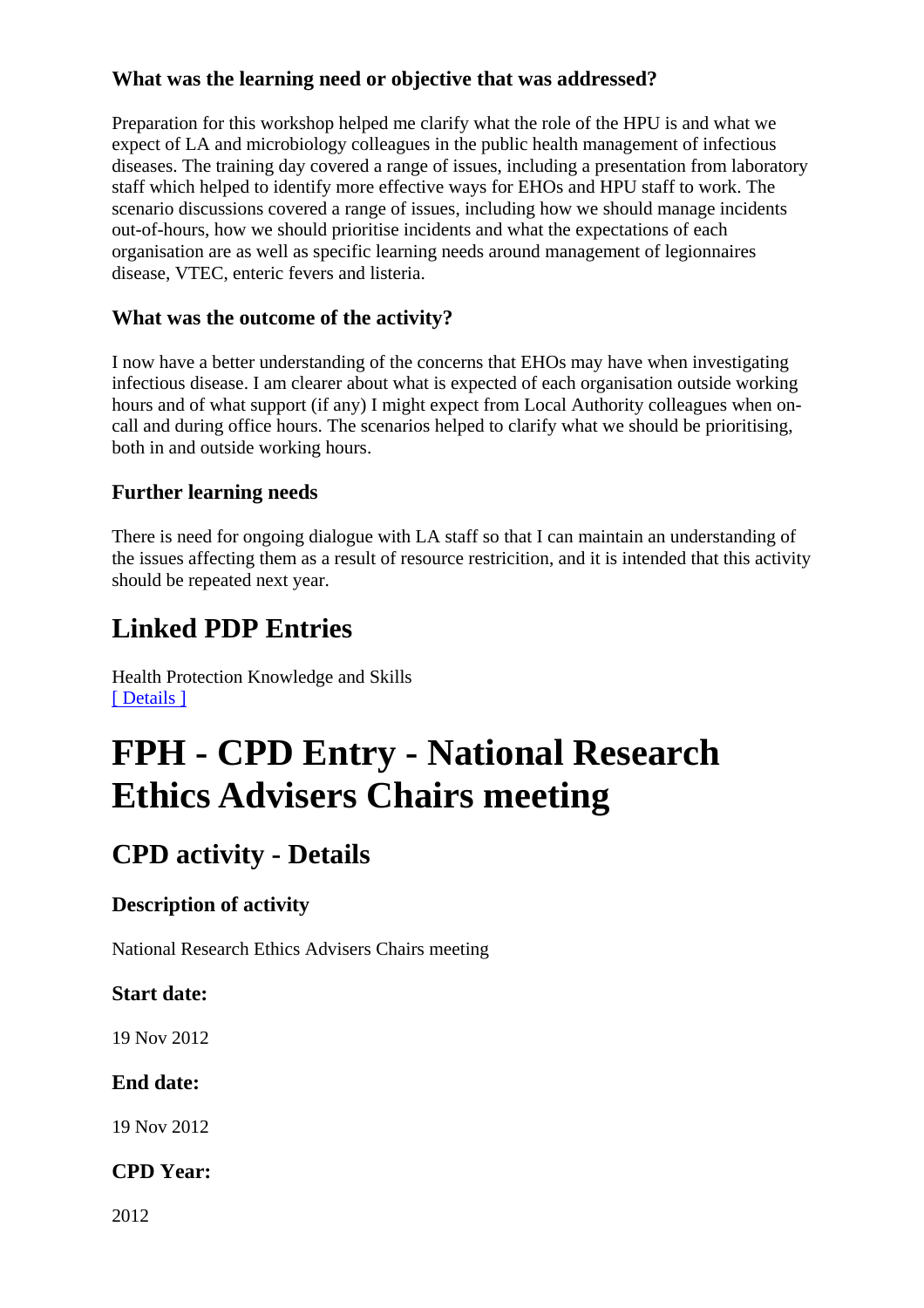# **Credits:**

1

# **Reflective notes**

## **Why was this activity selected for CPD?**

I chair a research ethics committee. The chairs meet regularly with the National Research Ethics Advisors and as part of the meeting we have a developmental session.

### **What was the learning need or objective that was addressed?**

This session looked at the results from a Shared Ethical Debate. This is an activity whereby the same application is sent to several research ethics committees and the outcome of deliberations is compared. We were able to reflect on the study application itself and on how our committee had performed compared with other committees.

### **What was the outcome of the activity?**

The application we had reviewed concerned Mental Capacity Act issues, with participants unable to consent for themselves. Our REC is not flagged for MCA, so it was useful to see how other RECs had approached the issue. I found out that there is a standard proforma which should be used for MCA applications. In the event, when we undertook the review in our REC we had decided that it fell outside MCA (ie that patients without capacity should not be included in the research).

### **Further learning needs**

If I decide my REC should apply to be flagged for Mental Capacity Act I will need to arrange training and frequent updates.

# **Linked PDP Entries**

Research Ethics Committee [ Details ]

# **FPH - CPD Entry - Journal Club November 2012**

# **CPD activity - Details**

# **Description of activity**

Journal Club November 2012

# **Start date:**

15 Nov 2012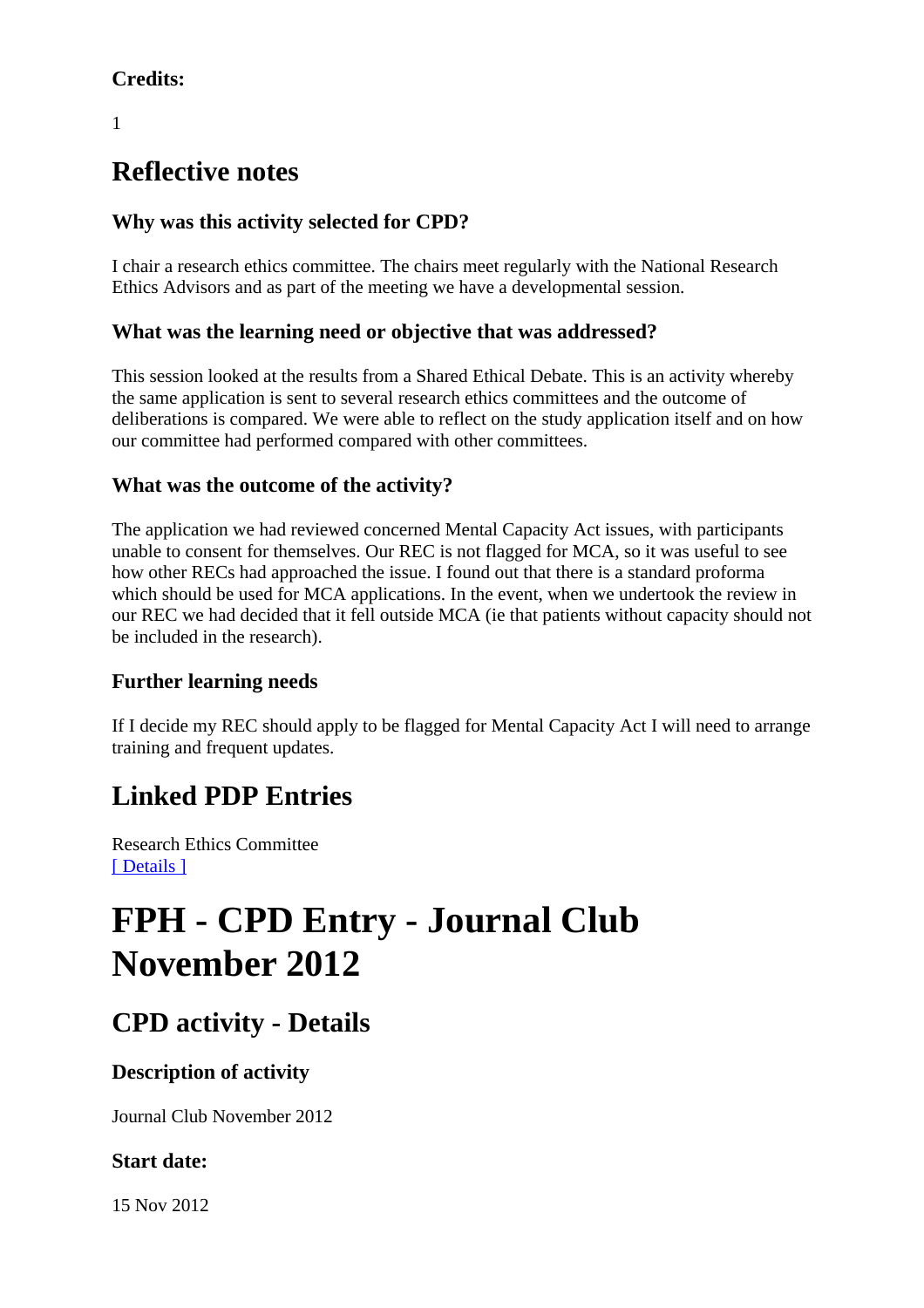## **End date:**

15 Nov 2012

# **CPD Year:**

2012

# **Credits:**

1

# **Reflective notes**

# **Why was this activity selected for CPD?**

The journal club is a cpd activity arranged within Greater Manchester Health Protection Unit. Articles are usually presented by trainees, but it also benefits the rest of the team who can practice their critical appraisal skills as well as discussion of new issues in the journals.

# **What was the learning need or objective that was addressed?**

This activity helped me hone my critical appraisal skills and also updated my knowledge of rotavirus vaccination. The two papers were very different, one was an economic evaluation of rotavirus vaccine whereas the other looked at vaccine efficacy. I had never used an appraisal tool for economic evaluations before so this was a new experience (I didn't even know that such tools existed). I participated in the discussions for both papers and this helped me to develop my critical appraisal skills and reinforced my knowledge/skills of research methods.

# **What was the outcome of the activity?**

I now know that there are critical appraisal tools for economic evaluation. This will enable me to use the most appropriate tool for papers I am appraising in the future.

# **Further learning needs**

I need to continue to participate in journal clubs to reinforce critical appraisal skills.

# **Linked PDP Entries**

Maintain public health competencies [ Details ]

# **FPH - CPD Entry - NW Zoonoses Group - Presentation on toxocara**

# **CPD activity - Details**

**Description of activity**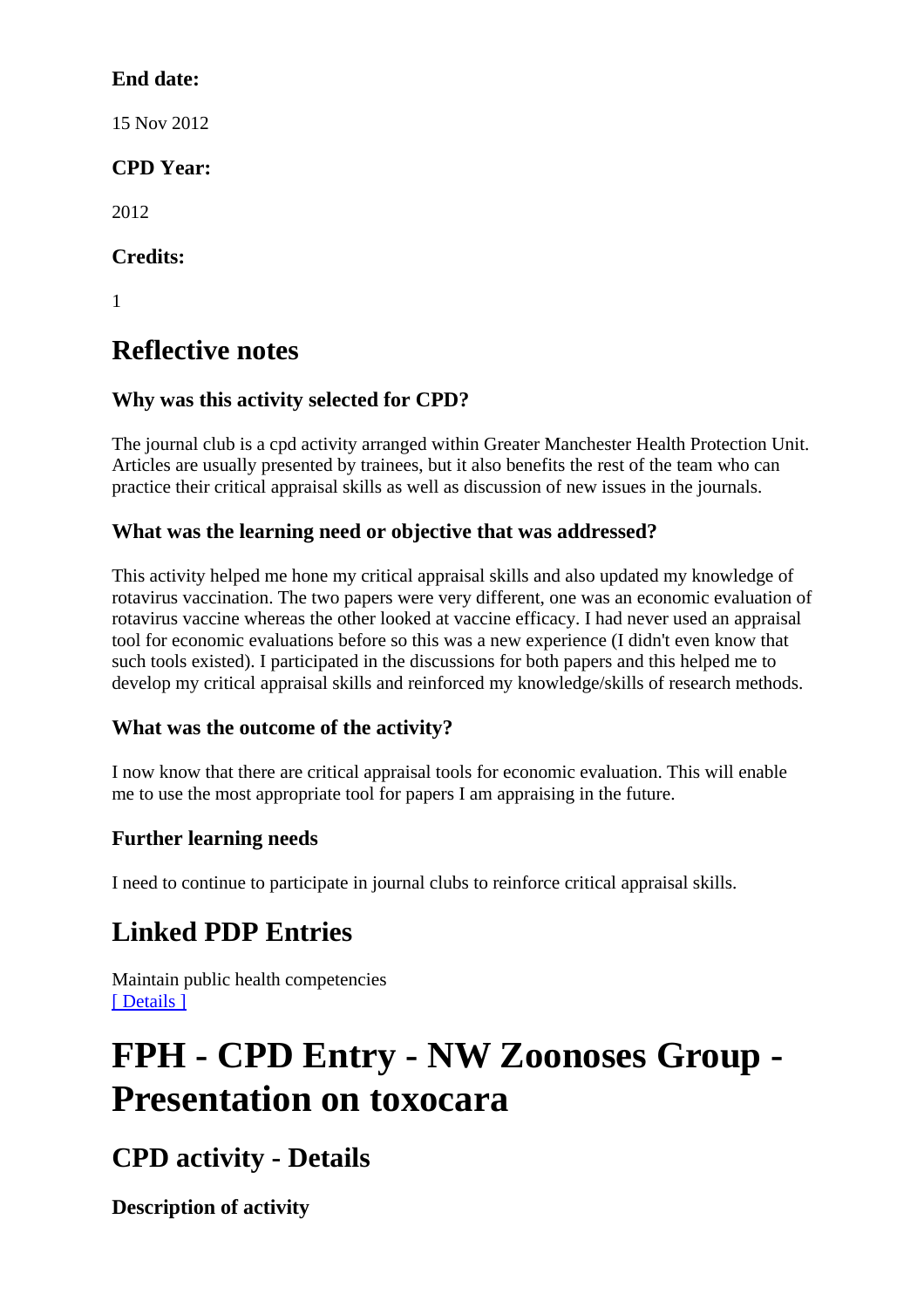NW Zoonoses Group - Presentation on toxocara

## **Start date:**

14 Nov 2012

### **End date:**

14 Nov 2012

### **CPD Year:**

2012

## **Credits:**

1

# **Reflective notes**

## **Why was this activity selected for CPD?**

I am zoonoses lead for Greater Manchester HPU and attend the North West Zoonoses meetings. At each meeting there is a presentation (often from a discipline other than medicine) to highlight research being undertaken.

### **What was the learning need or objective that was addressed?**

I had been vaguely aware of toxocara control measures in Wales and thought they were still in place. This activity showed how surveillance can be used to monitor toxocara control and also the effectiveness of control measures. Unfortunately free worming of dogs was withdrawn in Wales and it is now possible to see re-emergence of infection within the sheep population.

### **What was the outcome of the activity?**

I now have a better understanding of what (little) control measures there are for toxocara, despite evidence that measures can be highly effective. While this is of limited value in Greater Manchester where there are relatively few sheep farms, it helps to inform my work more widely. I have learned, yet again, that even when control measures are relatively easy, unless there is a political drive, it can be difficult to maintain support once the problem appears to have been dealt with. This can be especially so when the intervention (worming of dogs) is only indirectly connected with protection of human health (through reducing risk of toxocara in sheep).

### **Further learning needs**

I need to continue to maintain my knowledge of current practice in relation to zoonoses and to be aware when control measures are no longer being practiced.

# **Linked PDP Entries**

Health Protection Knowledge and Skills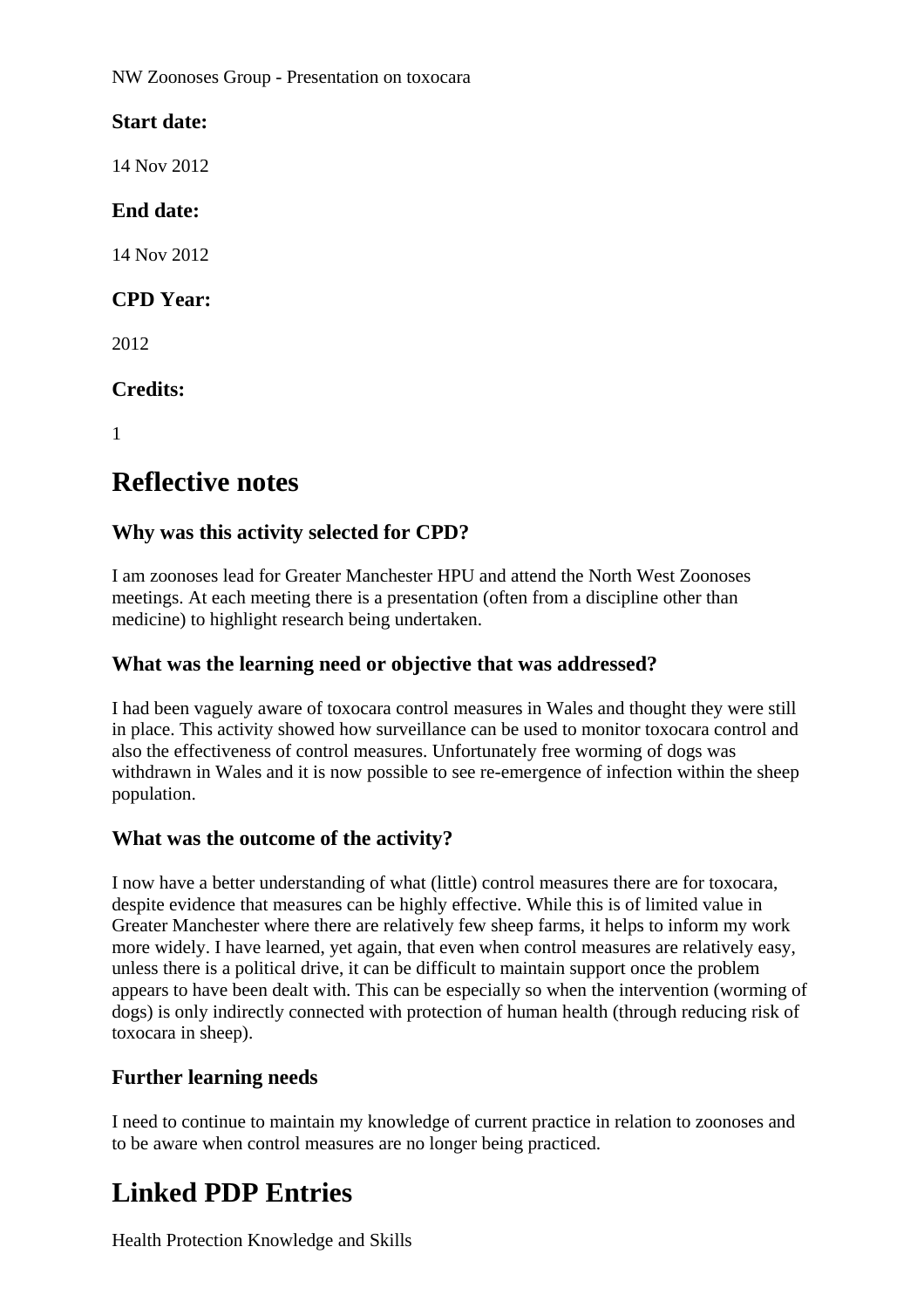[ Details ]

# **FPH - CPD Entry - NRES Training Day - Freemason's Hall Manchester**

# **CPD activity - Details**

#### **Description of activity**

NRES Training Day - Freemason's Hall Manchester

#### **Start date:**

07 Nov 2012

#### **End date:**

07 Nov 2012

### **CPD Year:**

2012

#### **Credits:**

4

# **Reflective notes**

### **Why was this activity selected for CPD?**

I chair a Research Ethics Committee and am required to attend training events. This was an opportunity to update myself on a range of topics relating both to the move to HRA and aspects of ethical review. I was also able to learn and reflect on opinions of members/chairs from other Committees.

#### **What was the learning need or objective that was addressed?**

The interactive sessions addressed my learning needs in relation to qualitative research (I was very ropey), scientific review of ethics applications, and helped me to understand the new organisation and the framework for ethical review.

### **What was the outcome of the activity?**

My Research Ethics Committee has now been flagged for qualitative research. The training has very much helped me to understand the structural basis for the different qualitative methodologies, so that I can assess whether the methodology proposed in research applications is appropriate for the intended outcome, and appreciate the ethical issues which may arise.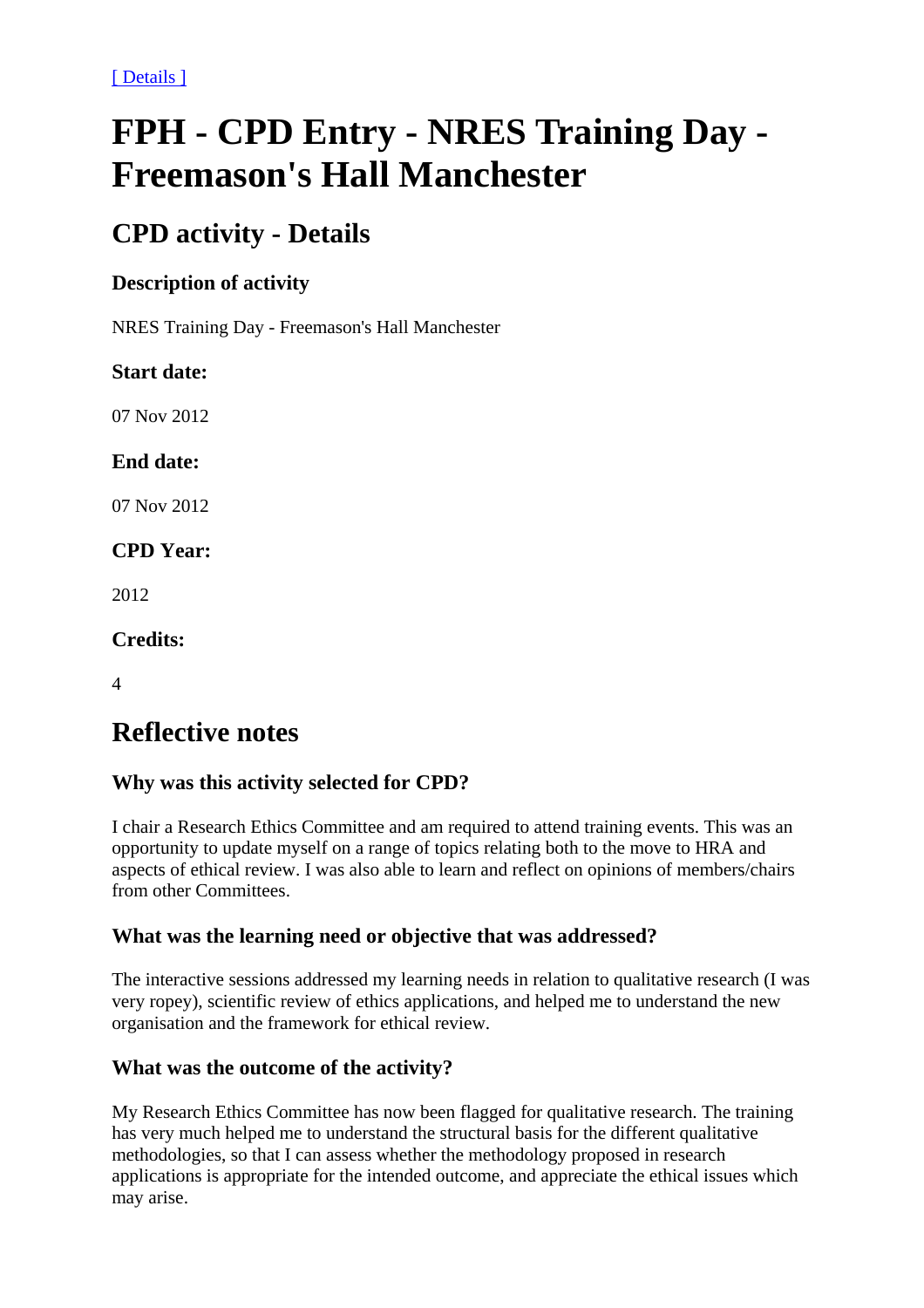## **Further learning needs**

I need to maintain and further develop my knowledge of qualitative research. This could be addressed by training provided by NRES. I need to keep my eyes open for qualitative research method training, maybe at a more advanced level.

# **Linked PDP Entries**

Research Ethics Committee [ Details ]

# **FPH - CPD Entry - Pertussis guidelines review**

# **CPD activity - Details**

# **Description of activity**

Pertussis guidelines review

### **Start date:**

31 Oct 2012

### **End date:**

01 Nov 2012

#### **CPD Year:**

2012

### **Credits:**

 $\mathcal{D}$ 

# **Reflective notes**

# **Why was this activity selected for CPD?**

It had been identified within the Health Protection Unit that the local operating procedures did not seem to be consistent with new national guidelines. I therefore agreed to review our local procedures and to present them to the rest of the team.

### **What was the learning need or objective that was addressed?**

This activity gave me an opportunity to update myself on the latest guidance for the management of contacts of cases of pertussis. This included clarifying actions to be taken when there are at-risk contacts (including being clear what constitutes an at-risk contact) and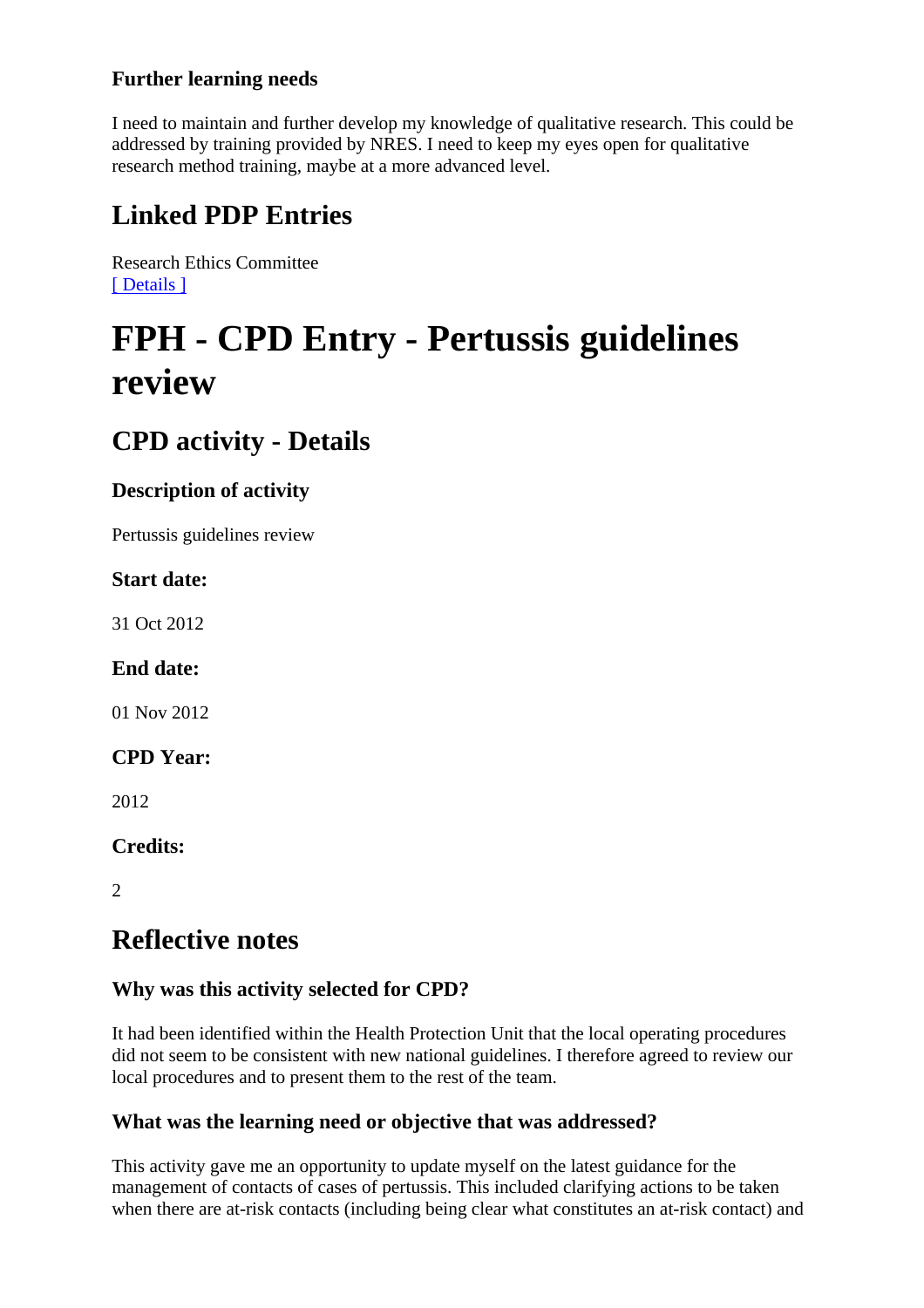to communicate what turned out to be a rather complex set of guidance to consultants, practitioners and admin staff within the HPU.

#### **What was the outcome of the activity?**

I realised how complex the guidance was and was able to structure it so that it could be followed easily. My understanding of current control measures for pertussis has improved, and this, coupled with guidance I have produced for the rest of the team, will help to ensure best practice.

#### **Further learning needs**

This activity made me appreciate how important it is to constantly review local SOPs in the light of new national guidance and to ensure that I am up to date. This is particularly challenging given the increasingly frequent changes to health protection guidance.

# **Linked PDP Entries**

Health Protection Knowledge and Skills [ Details ]

# **FPH - CPD Entry - STAC Training, Weetwood Hall, Leeds**

# **CPD activity - Details**

### **Description of activity**

STAC Training, Weetwood Hall, Leeds

#### **Start date:**

20 Sep 2012

### **End date:**

20 Sep 2012

**CPD Year:** 

2012

### **Credits:**

5

# **Reflective notes**

**Why was this activity selected for CPD?**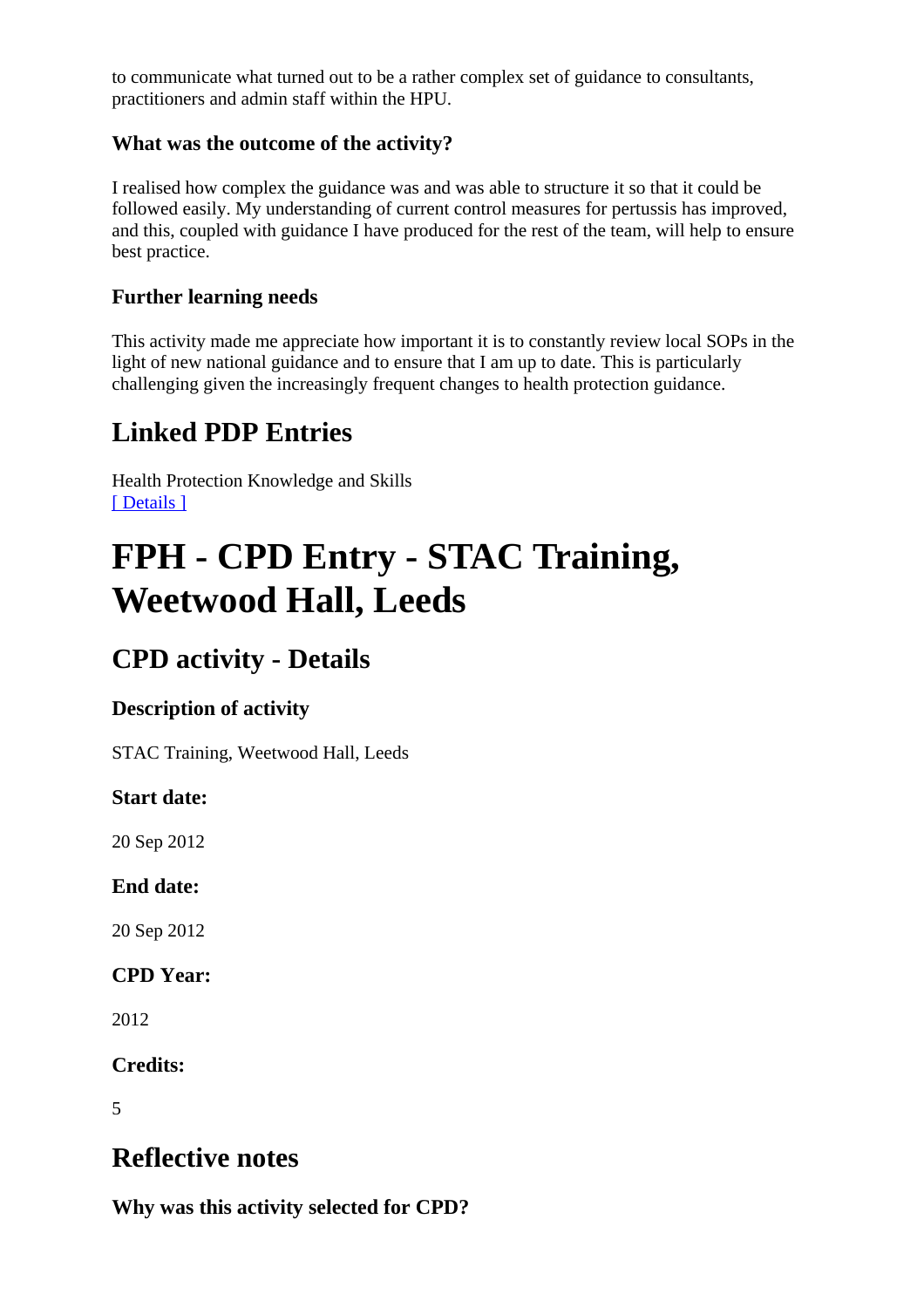As a CCDC I could be expected to chair a Scientific, Technical and Advisory Cell in the event of a major incident. This was therefore mandatory training.

#### **What was the learning need or objective that was addressed?**

The activity provided me with knowledge about the structure of the various parts of command and control during a majory incident, the function of the STAC, the role of individuals and how it relates to other parts of the emergency response. The presence of facilitators from blue light agencies helped me to understand how they work and what their priorities are in an emergency. Role playing both as a STAC and as part of a Senior Coordinating group was an opportunity to practice skills and to further understand the dynamic during an incident.

#### **What was the outcome of the activity?**

I was very nervous about having to chair a STAC if there were a major incident, but I now feel much more confident (although I still hope I will never have to do it for real). I realise that my technical knowledge is highly appreciated. I also learned the importance of the STAC not taking on roles which others should be undertaking, even if the SCG find it irritating. For example, we had a scenario where the police service were asking for occupational health advice, and we referred them to their own occupational health service, much to their annoyance. I am certain that was the right approach, otherwise we would quickly get out of our depth.

#### **Further learning needs**

I am unlikely to have to use the knowledge and skills gained on this day in a real situation in the near future, so I need to ensure that I find other ways of reinforcing my development, eg through attendance at COMAH exercises.

# **Linked PDP Entries**

Competencies for major incidents [ Details ]

# **FPH - CPD Entry - Faculty appraiser training**

# **CPD activity - Details**

### **Description of activity**

Faculty appraiser training

#### **Start date:**

14 Sep 2012

#### **End date:**

14 Sep 2012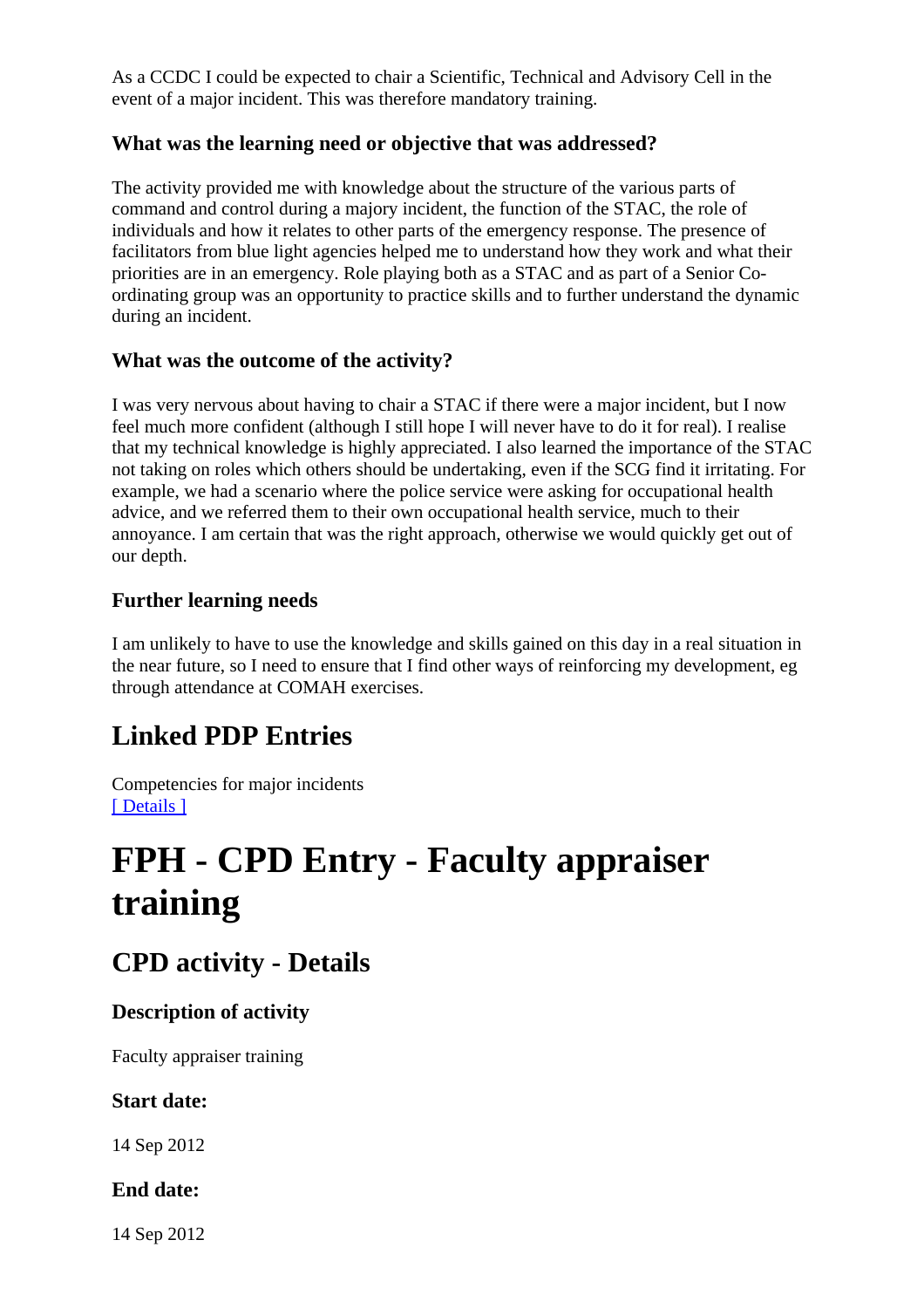### **CPD Year:**

2012

**Credits:** 

5

# **Reflective notes**

### **Why was this activity selected for CPD?**

One of my roles with the Faculty is as an appraiser for public health specialists who need to revalidate through the Faculty (currently only doctors). This was mandatory training to enable me to fulfil the role and for the Responsible Officer to be assured that appraisal would be undertaken to the required standard.

### **What was the learning need or objective that was addressed?**

This activity gave me knowledge of the strengthened appraisal process and an opportunity to practice appraisal skills.

#### **What was the outcome of the activity?**

This activity gave me a clear understanding of the processes involved in revalidation and of strengthened appraisal. Through practicing appraisal in role play and reflecting on it, I learned not only how to appraise more effectively but also now appreciate better what sort of evidence I need to produce for my own revalidation/appraisal. I had taken part in the trifaculty revalidation pilot last year and was uncertain about the amount of detail that should be included in the summary reports. I now feel much more comfortable about the process and more confident that I will undertake appraisals which will support the appraisee and enable the Responsible Officer to make a valid recommendation.

Further to this reflection I undertook appraisal of a colleague working in a PCT/LA using the MAG framework. Although this appraisal did not come under the GMC strengthened appraisal for revalidation system, because the appraisee would not be having 'formal' appraisal until much later in the year and needed a PDP, we agreed that I would provide a professional appraisal. We found the process very satisfying and it was a good opportunity for me to practice my skills. I further appreciated the usefulness of keeping a copy of 'Good Medical (Public Health) Practice as a guide during the appraisal interview.

### **Further learning needs**

I have not been allocated any appraisees for the latest round. As I think it is important to practice I have arranged to undertake appraisal of a public health colleague, who is also a Faculty appraiser, using the MAG framework. We will then both reflect on the process.

# **Linked PDP Entries**

Faculty of Public Health roles [ Details ]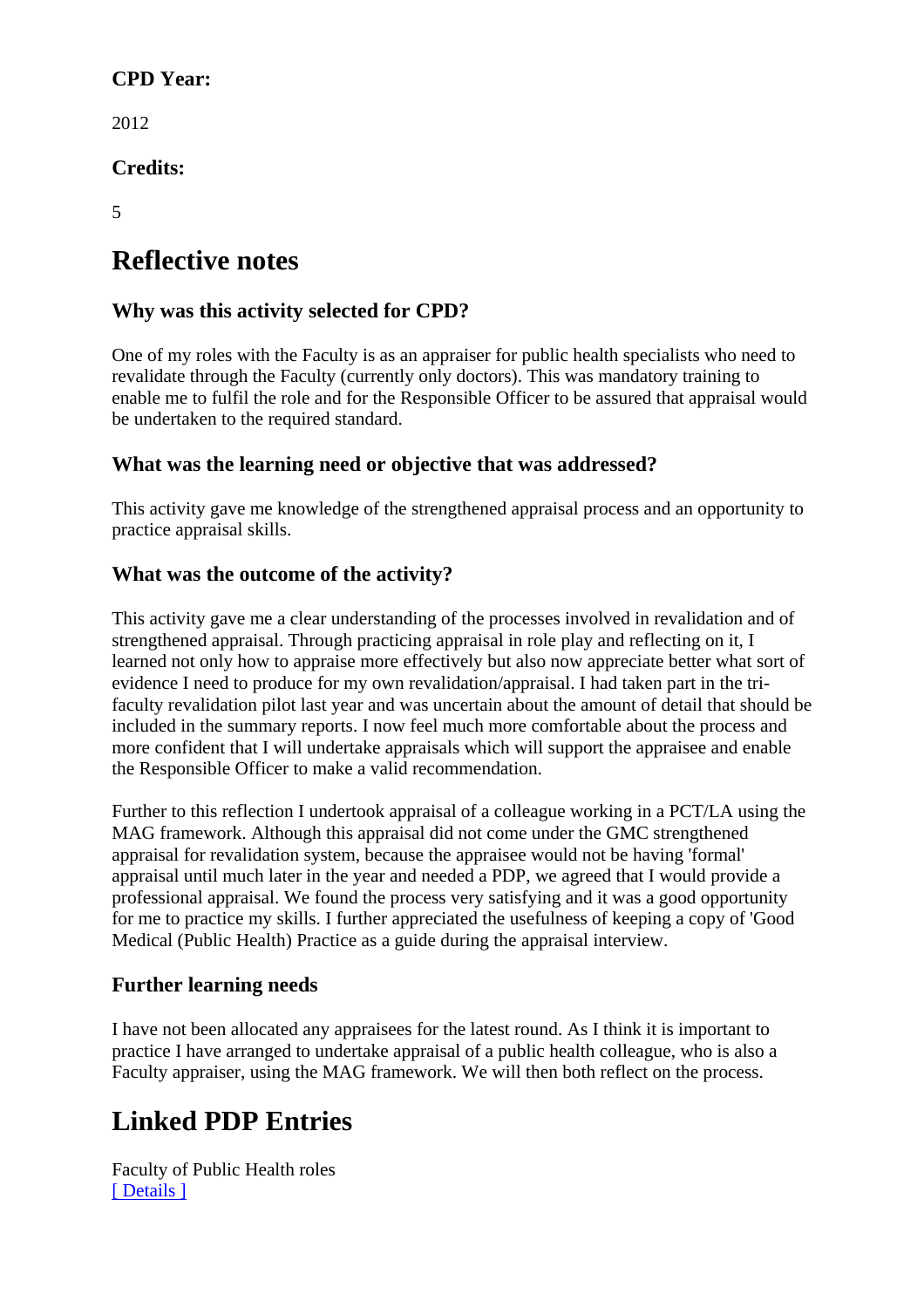# **FPH - CPD Entry - Faculty of Public Health Summer Conference**

# **CPD activity - Details**

## **Description of activity**

Faculty of Public Health Summer Conference

# **Start date:**

19 Jul 2012

# **End date:**

19 Jul 2012

# **CPD Year:**

2012

# **Credits:**

5

# **Reflective notes**

# **Why was this activity selected for CPD?**

It is over 20 years since I had been to a Faculty conference. As newly appointed Director of CPD I thought it would be useful to see what the conference had to offer. It was also an event with opportunities for CPD outwith health protection; with the probable expansion of the roles of HPUs to include health improvement when they move into Public Health England, I thought it was important to be aware of developments in health improvement.

# **What was the learning need or objective that was addressed?**

Updating on developments in public health, particularly health improvement and wellbeing. I attended parallel sessions on revalidation (discovered how much I don't know!) and on wellbeing (because this is a concept I find difficult).

### **What was the outcome of the activity?**

I now have a much better understanding of the revalidation process, where legal responsibilities lie and, importantly, the philosophical difference between current consultant appraisal system (supportive and you can choose a friend to do it) and revalidation enhanced appraisal (judgmental and the appraiser is chosen for you). I will now be much better placed to provide advice to colleagues, and I already have. I undertook appraisal for a colleague in a PCT last week, pre-revalidation process being introduced, and was able to explain the status of the appraisal cf enhanced appraisal for revalidation, and the likely arrangements for her future revalidation.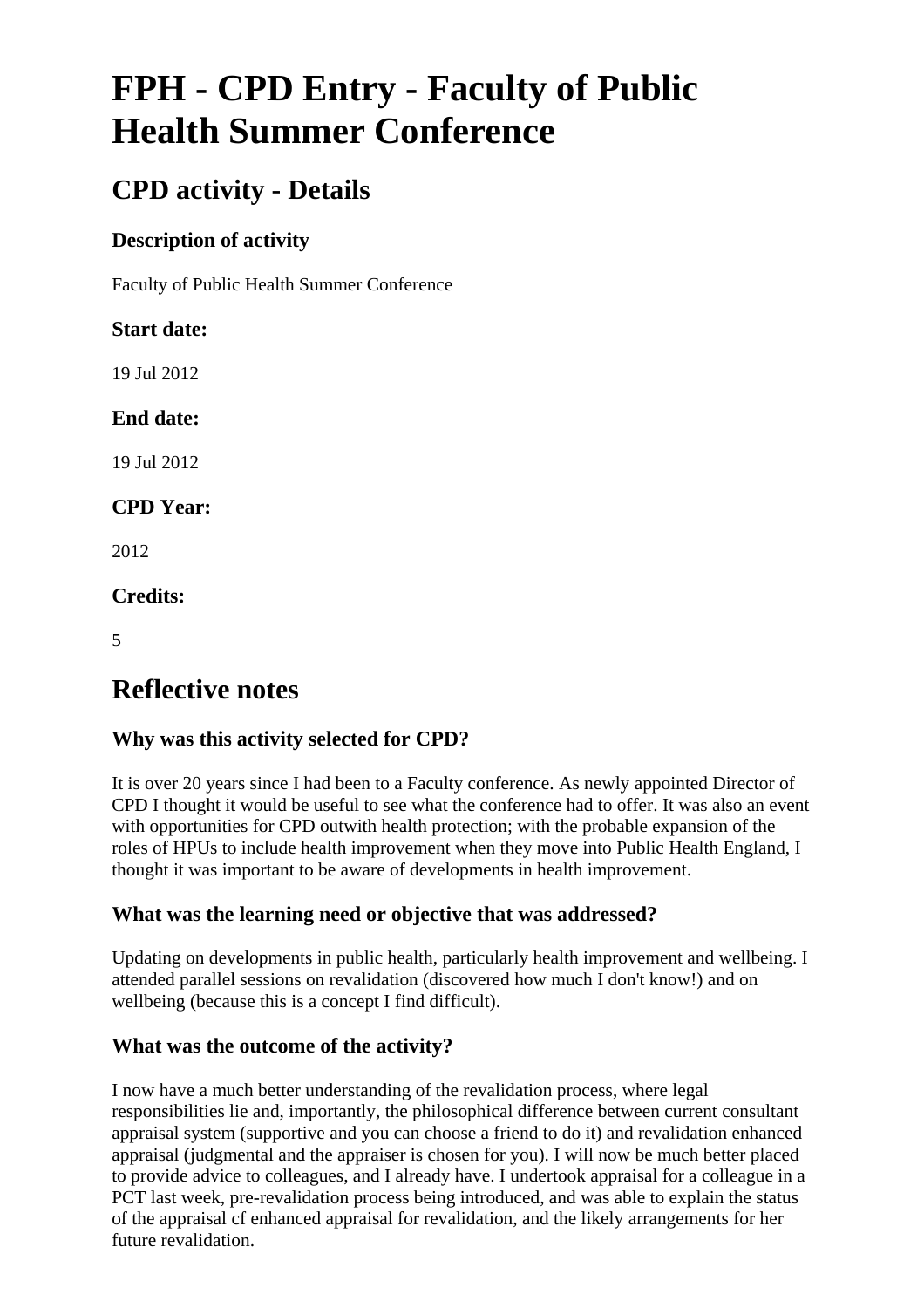The session on wellbeing started well, but unfortunately one of the guest speakers was unable to stop talking. I learned the importance of session chairs giving clear instructions about timing in advance and sticking to them.

## **Further learning needs**

I have applied to be an appraiser for those seeking revalidation through the Faculty and will attend training in relation to this.

# **Linked PDP Entries**

Maintain public health competencies [ Details ]

# **FPH - CPD Entry - Preparation of scenario for NW Zoonoses Conference**

# **CPD activity - Details**

## **Description of activity**

Preparation of scenario for NW Zoonoses Conference

### **Start date:**

07 May 2012

### **End date:**

08 Jun 2012

### **CPD Year:**

2012

# **Credits:**

 $\mathcal{L}$ 

# **Reflective notes**

# **Why was this activity selected for CPD?**

I am on the organising committee for the NW Zoonoses Conference and agreed to write a scenario for small group discussion, in collaboration with a vet from Food Standards Agency.

### **What was the learning need or objective that was addressed?**

This activity developed my knowledge of likely scenarios and transmission routes for salmonellas. I also learned about the roles of different agencies, including private vets,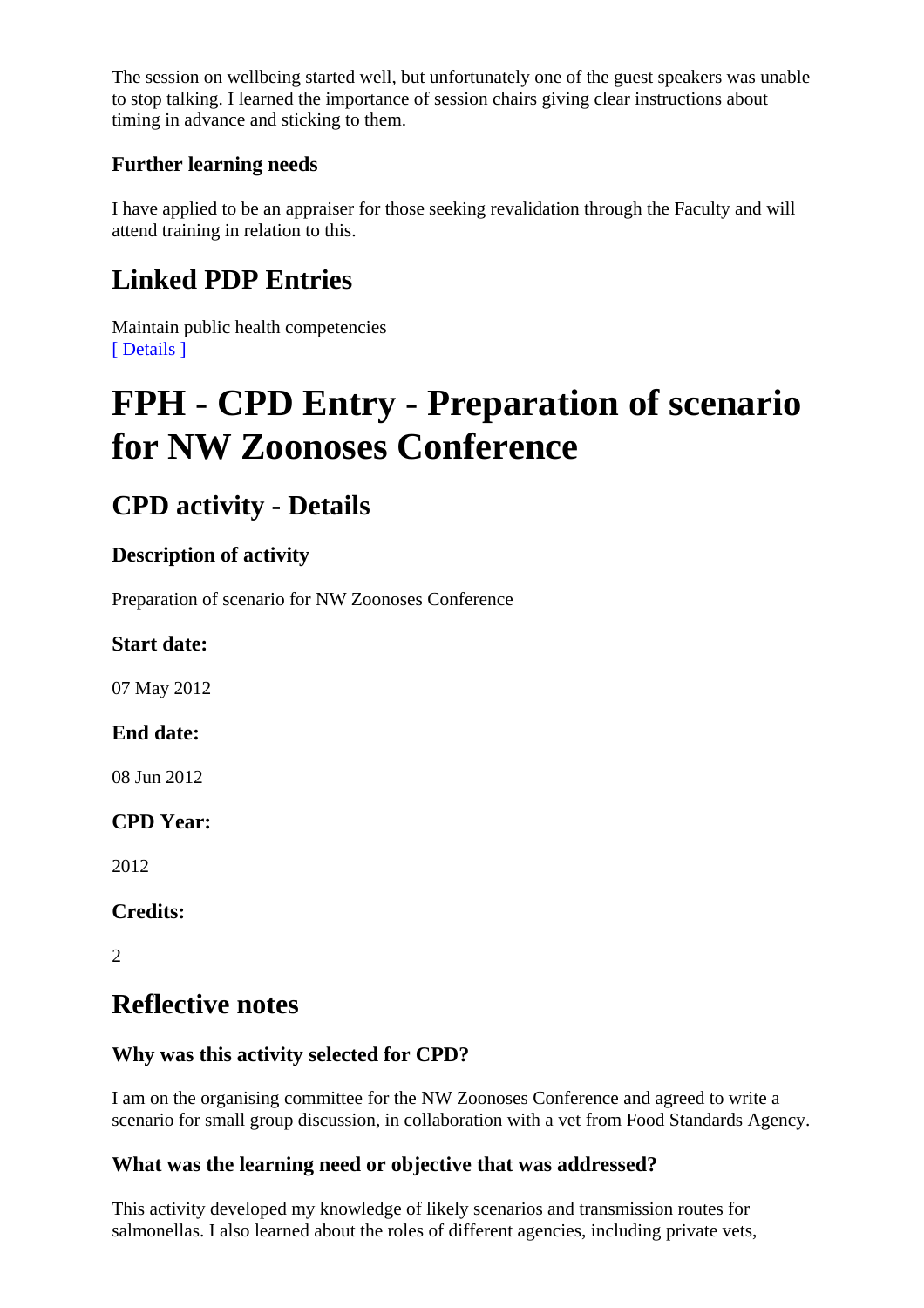farmers, AHVLA and FSA. The development of the scenario required me to undertake substantial research into likely pathogens, routes of transmission, methods of investigation and control outside my usual comfort zone of human health. We took the opportunity to include discussion of managing an incident with limited resources within the scenario using appropriate management models.

### **What was the outcome of the activity?**

I learned a great deal about the investigation of animal pathogens and how the information might get to the attention of public health agencies. When the scenario was at almost final draft I sought advice from a vet at AHVLA who commented that the pathogen we chose was not the most appropriate, and helped to make the scenario more realistic. I learned about Covey's approach to control and influence and used it to help participants think about how they deal with an environment of tightening resources.

# **Further learning needs**

I found this to be an excellent learning experience - the vets from FSA and AHVLA gave me a different perspective. I have agreed to be on the organising committee for next year's conference.

# **Linked PDP Entries**

Health Protection Knowledge and Skills [ Details ]

# **FPH - CPD Entry - NW Zoonoses Conference - Old threats, new challenges**

# **CPD activity - Details**

# **Description of activity**

NW Zoonoses Conference - Old threats, new challenges

### **Start date:**

10 Jul 2012

### **End date:**

10 Jul 2012

# **CPD Year:**

2012

### **Credits:**

5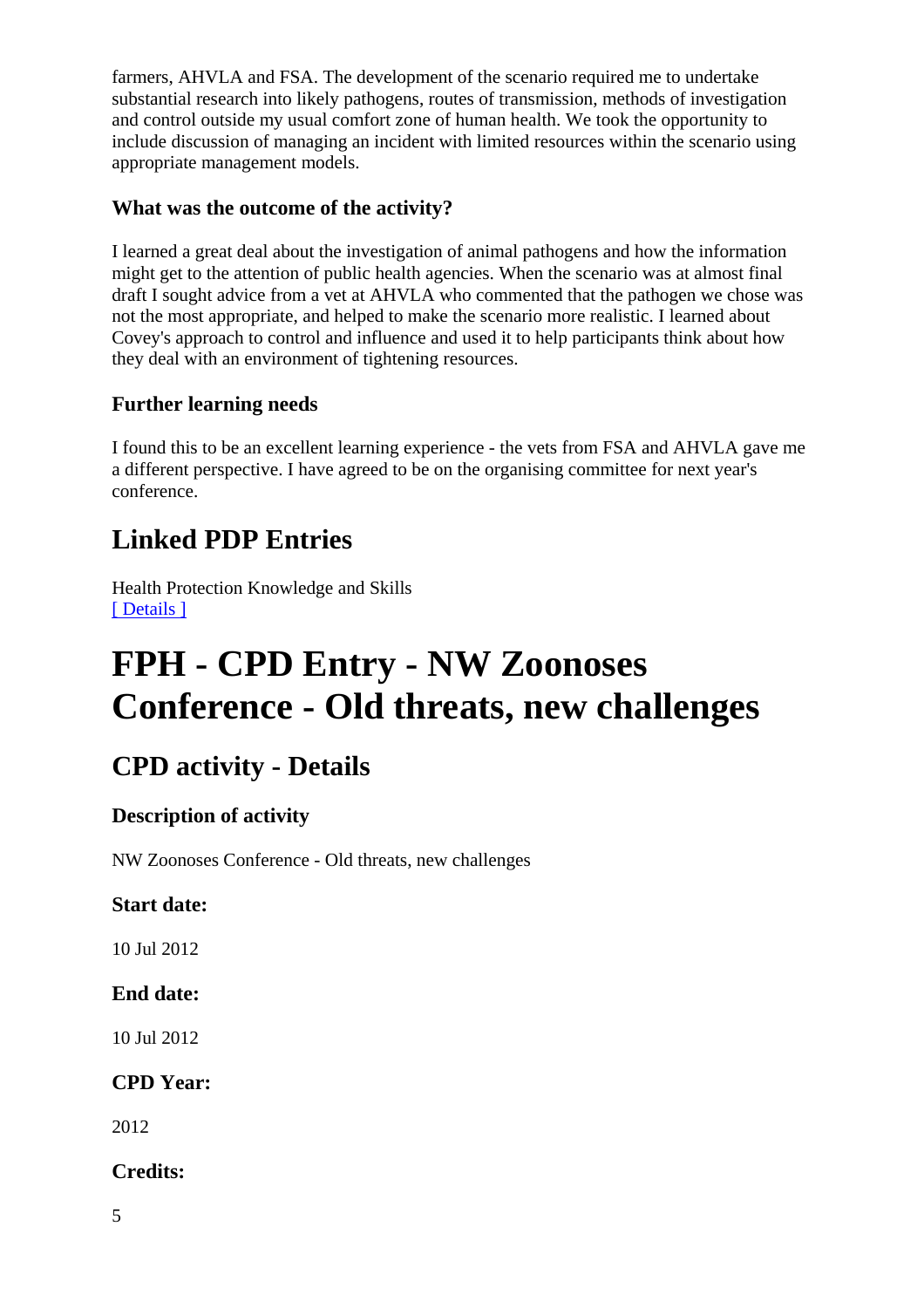# **Reflective notes**

### **Why was this activity selected for CPD?**

I am the zoonoses lead for Greater Manchester HPU and am on the organising committee for this conference. I acted as facilitator for the small group sessions.

#### **What was the learning need or objective that was addressed?**

This workshop focussed on surveillance activities for human and animal health. As well as reinforcing my knowledge on human surveillance methods I gained a better understanding of veterinary surveillance and of the use of novel methods, including statistical modelling for real-time surveillance.

I had written one of the scenarios myself (with a vet - see separate reflective note). The discussions about this scenario - salmonella in milk, and a scenario on possible West Nile Virus, gave me a better appreciation of the roles of other agencies, how they might be involved and the pressures on their resources.

### **What was the outcome of the activity?**

If I have to deal with incidents involving zoonoses I will better appreciate resource pressures and will be more sympathetic to difficulties in timely responses (although still recognising that timely response may be essential).

I better appreciate the very large number of groups involved in zoonoses surveillance adn the importance of co-ordination, particularly as emerging animal diseases are often viral and unpredictable. I also understand some of the drivers increasing the threat of zoonoses. Most importantly I learned the importance of organisations concentrating on doing things other organsiations can't (unfortunately many organisations think it is good to have a high profile in other people's business).

I feel more enthused about developments in surveillance, and particularly about the use of modelling to help interpret data.

### **Further learning needs**

To maintain knowledge of zoonoses from animal health perspective through attendance at NW Zoonoses Group and private reading.

# **Linked PDP Entries**

Health Protection Knowledge and Skills [ Details ]

# **FPH - CPD Entry - Festival of Public Health, University of Manchester**

# **CPD activity - Details**

### **Description of activity**

Festival of Public Health, University of Manchester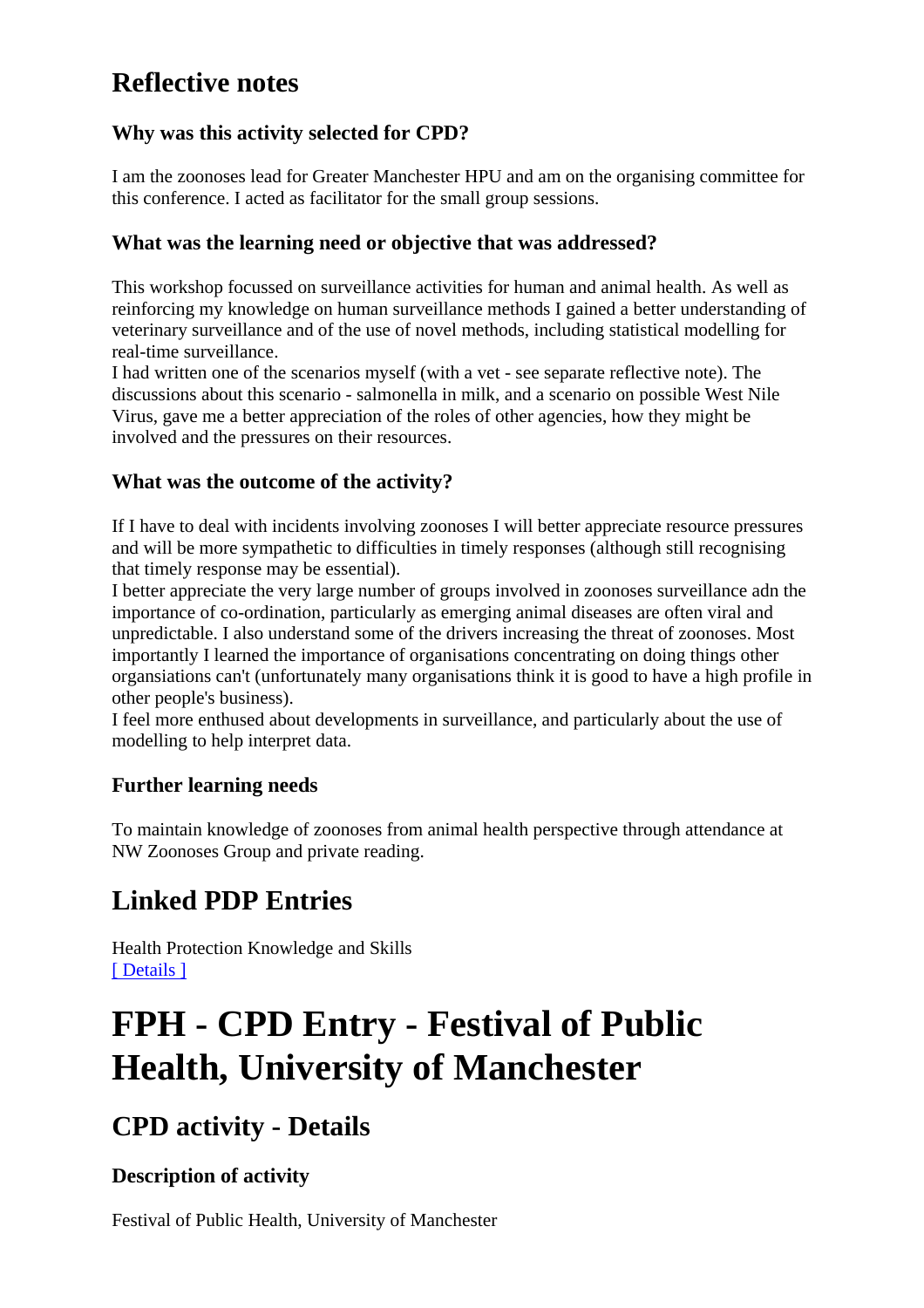#### **Start date:**

02 Jul 2012

## **End date:**

02 Jul 2012

# **CPD Year:**

2012

# **Credits:**

3

# **Reflective notes**

# **Why was this activity selected for CPD?**

Greater Manchester Health Protection Unit works closely with University of Manchester and this was an inaugural event which we felt we should support. It also gave me an opportunity to take a wider view of public health, rather than the fairly narrow focus on health protection which is much of my day job. This is particularly important in view of the probable expansion of the role of HPUs when we move into Public Health England. In collaboration with a colleague I gave a short presentation on TB.

# **What was the learning need or objective that was addressed?**

The Festival provided an eclectic mix of public health experiences and formats. It is not possible to detail them all. The underpinning theme was the role of many agencies and disciplines in improving health:

Impact of technology on public health:-I had a discussion with post-doc staff from the Physic Department about possible impact of graphene on public health, including direct health care uses and general uses to improve lives.

Learned about the work of WHO in Europe from Dr Claudia Stein, Director of Division of Information, Evidence, Research and Innovation.

Presentation by lecturer from School of Architecture gave me more insignt into the role of city planning on public health.

Several presentations looked at health information which was transferable across public health domains, so particularly useful to me as I prepare for move to Public Health England.

# **What was the outcome of the activity?**

This activity gave me a taste of a wide range of public health activities including health improvement, information management, policy development and health protection. Because the Festival covered such a broad scope, nothing was in sufficient detail to influence my public health practice directly, but it served to reinforce my enthusiasm to find out more.

# **Further learning needs**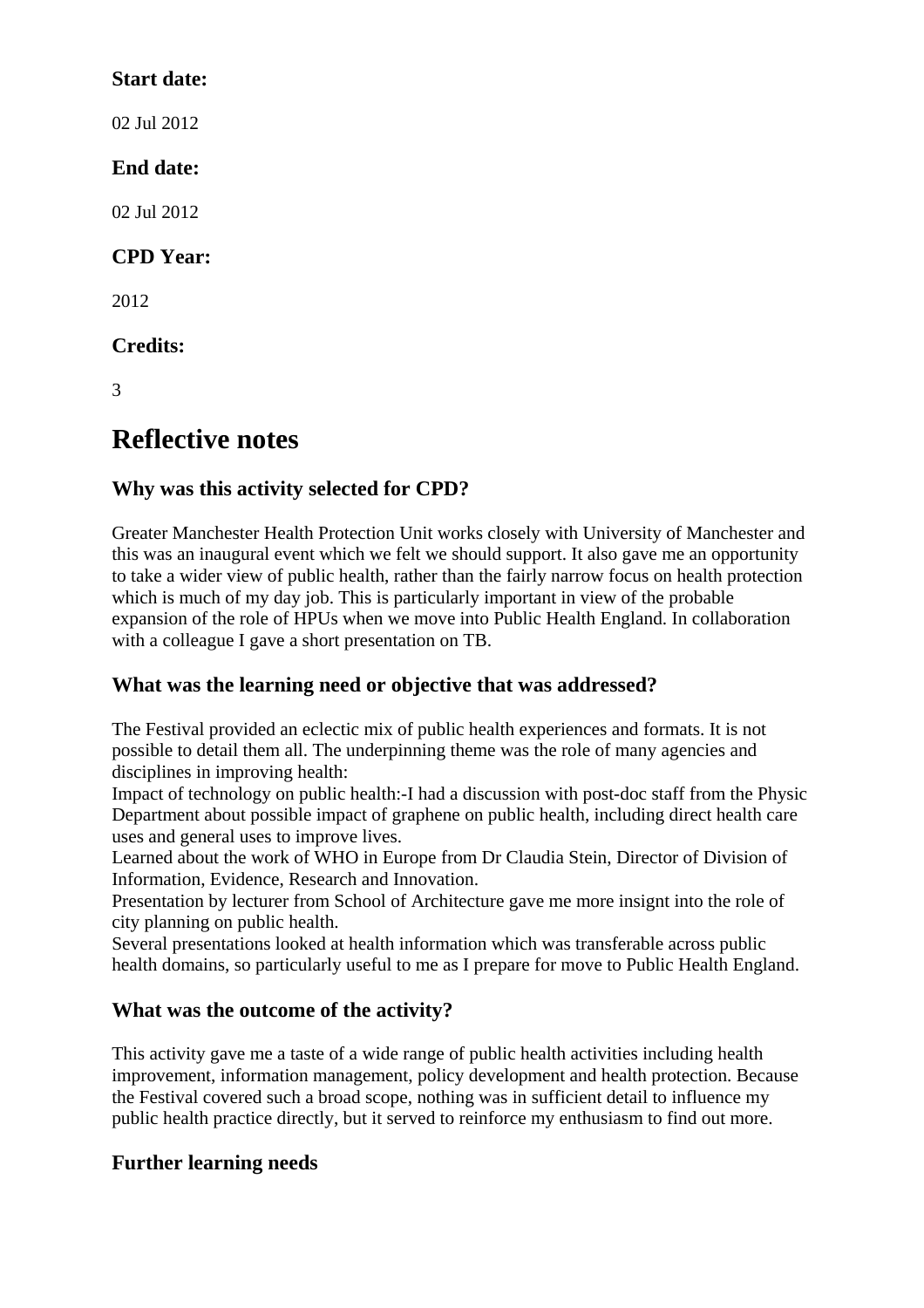This was a very 'busy' festival and it was not possible to get round all the posters/presentations. I need to continue to develop/maintain knowledge of wider determinants of public health by attendance at similar events (eg Faculty Conference).

# **Linked PDP Entries**

Maintain public health competencies [ Details ] Health Protection Knowledge and Skills [ Details ]

# **FPH - CPD Entry - Visit to waste processing plant, Leyland**

# **CPD activity - Details**

# **Description of activity**

Visit to waste processing plant, Leyland

## **Start date:**

29 Jun 2012

# **End date:**

29 Jun 2012

### **CPD Year:**

2012

# **Credits:**

2

# **Reflective notes**

# **Why was this activity selected for CPD?**

I have had to deal with several ongoing incidents where residents complain about possible health effects from bioaerosols arising from nearby industrial processes. This activity comprised a discussion with staff from the Environment Agency and HPA followed by a tour of the waste reprocessing plant which had led to complaint from local residents. These complaints had originally been about the smell, but when that was not resolved there were concerns expressed about impact on health.

# **What was the learning need or objective that was addressed?**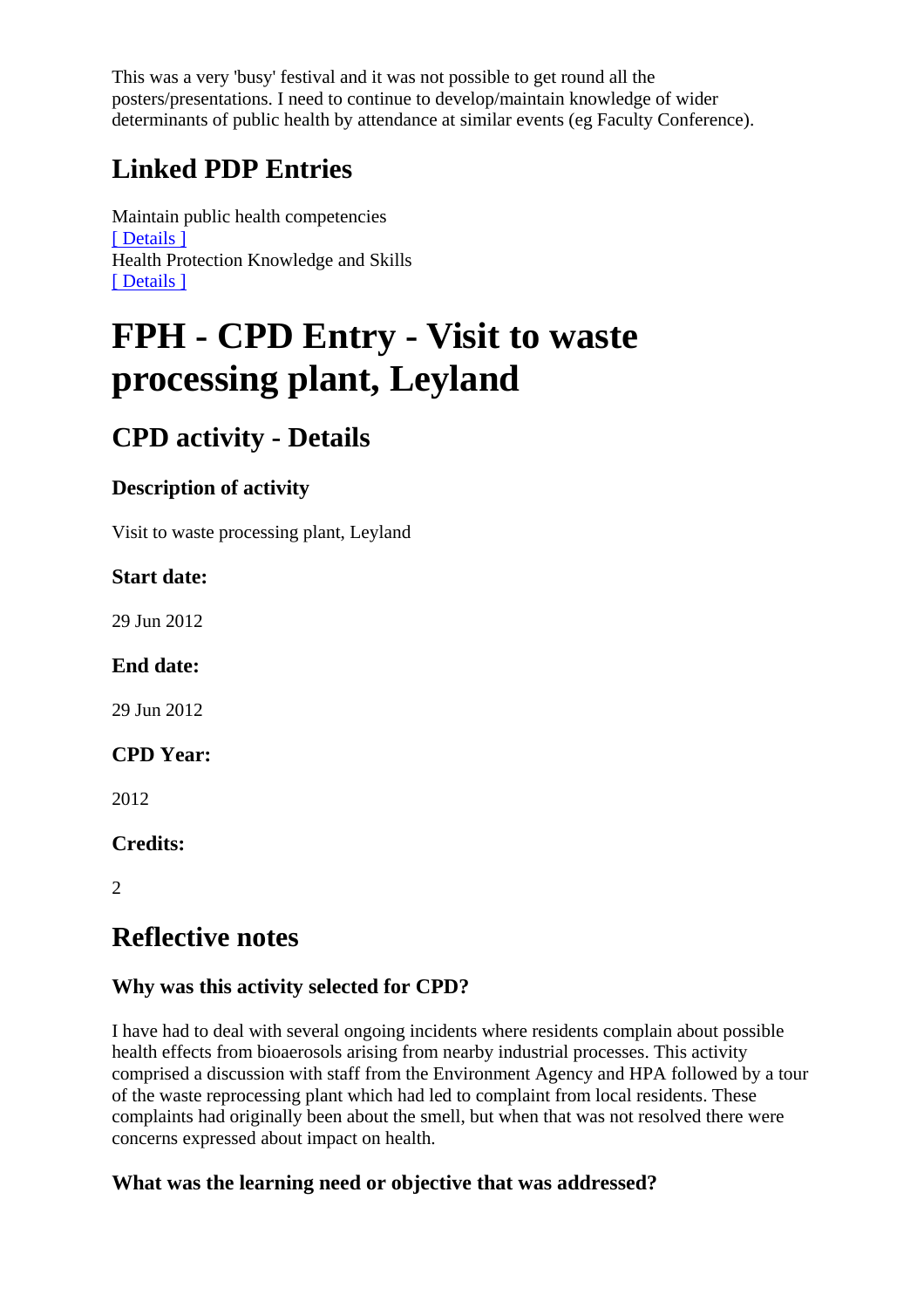I learned about the different perspective and expectations held by the Environment Agency compared with the Health Protection Agency. I also learned how waste recycling and reprocessing took place at the plant and the points at which there might be a risk of emissions.

#### **What was the outcome of the activity?**

I realised that the Environment Agency think it is possible for HPA to give an estimate of risk to health in the absence of any substantial literature, population risk estimates and data on local health. Even when HPA staff explained that it was not possible to provide any estimate of health impact for such small populations, EA still thought we could do it (it was as though no-one from HPA had spoken!). I realised that if the smell was dealt with, the health complaints would disappear, and that this probably holds true for other issues dealing with environmental complaints. I know understand how waste recycling and reprocessing works, how resource intensive it can be, how little understanding there seems to be in the industry of control of emissions, and how much waste can be reprocessed.

#### **Further learning needs**

I don't think there are any specific learning needs arising from this, but there is plenty to inform my future practice.

# **Linked PDP Entries**

Health Protection Knowledge and Skills [ Details ]

# **FPH - CPD Entry - CIEH workshop - Ellesmere Sports Club**

# **CPD activity - Details**

### **Description of activity**

CIEH workshop - Ellesmere Sports Club

#### **Start date:**

25 Jun 2012

### **End date:**

25 Jun 2012

### **CPD Year:**

2012

### **Credits:**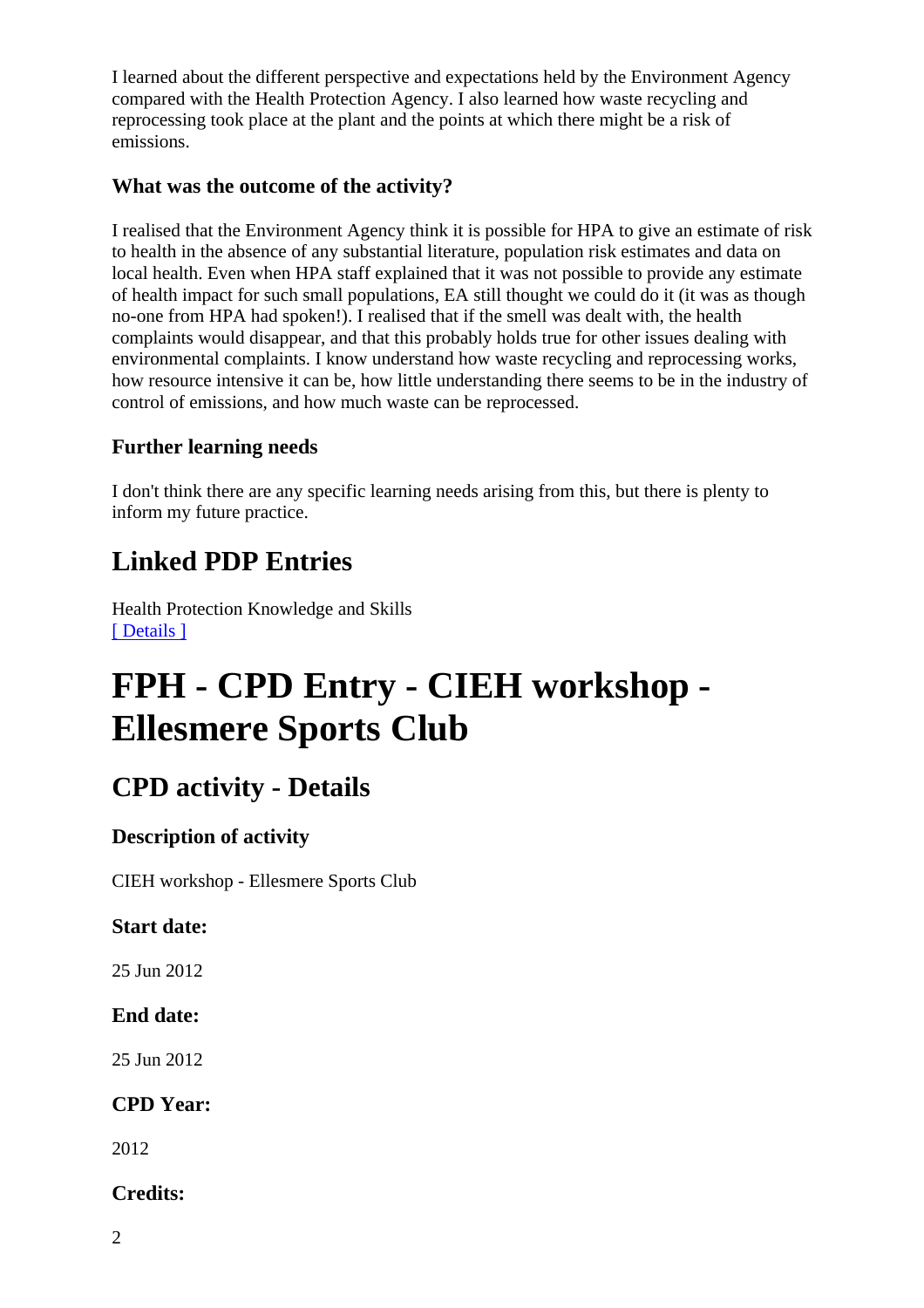# **Reflective notes**

## **Why was this activity selected for CPD?**

I was asked to present a session at this workshop on public health management of enteric fevers. That part had no new learning for me, but I stayed for the presentations from other speakers and found them very useful.

#### **What was the learning need or objective that was addressed?**

There was a session from an EHO from Camden who undertakes development of safety plans for Sainsbury. This addressed the role of the lead EHO, how they deal with perceived conflict of interests, and the development of plans for food safety and other aspects of health and safety.

The next session was a presentation on mosquito control and the risks within the UK. This was of particular interest to me because of my role as zoonoses lead. While mosquito control as part of disease prevention is not currently an issue in the UK, if there is a significant rise in temperatures the UK may host species which can transmit pathogens. The third session looked at rat control. As my knowledge of vector control was minimal, these addressed gaps in my knowledge of current and possible future practice.

#### **What was the outcome of the activity?**

I now understand the role of EHOs employed by Local Authorities and seconded to large food companies to help them develop safety plans. The intention is to reduce paperwork for local branches by having standardised HACCP and similar which can be agreed by a single authority on behalf of LAs where the branch is situated. This is a model which could be transferable to other sectors, eg health. There seemed to me to be some change management issues, with Local Authorities not always understanding the role of the company EHO which could cause frustration for some branches. I reflected that this can sometimes happen within health protection where a local HPU may interpret national guidance differently from everyone else or have different standards for plans and procedures.

I now appreciate the risk areas for mosquito and rat infestation and how to control them. I had not previously realised how much of an issue tyre dumps might be (water collecting in the tyres). I now understand how these problems can be better addressed and the role of Local Authorities in doing this.

### **Further learning needs**

I need to maintain my understanding of EHO role. This is partly addressed by my attendance at Greater Manchester Food Group.

# **Linked PDP Entries**

Health Protection Knowledge and Skills [ Details ]

# **FPH - CPD Entry - Olympic emergency planning and CBRN update**

**CPD activity - Details**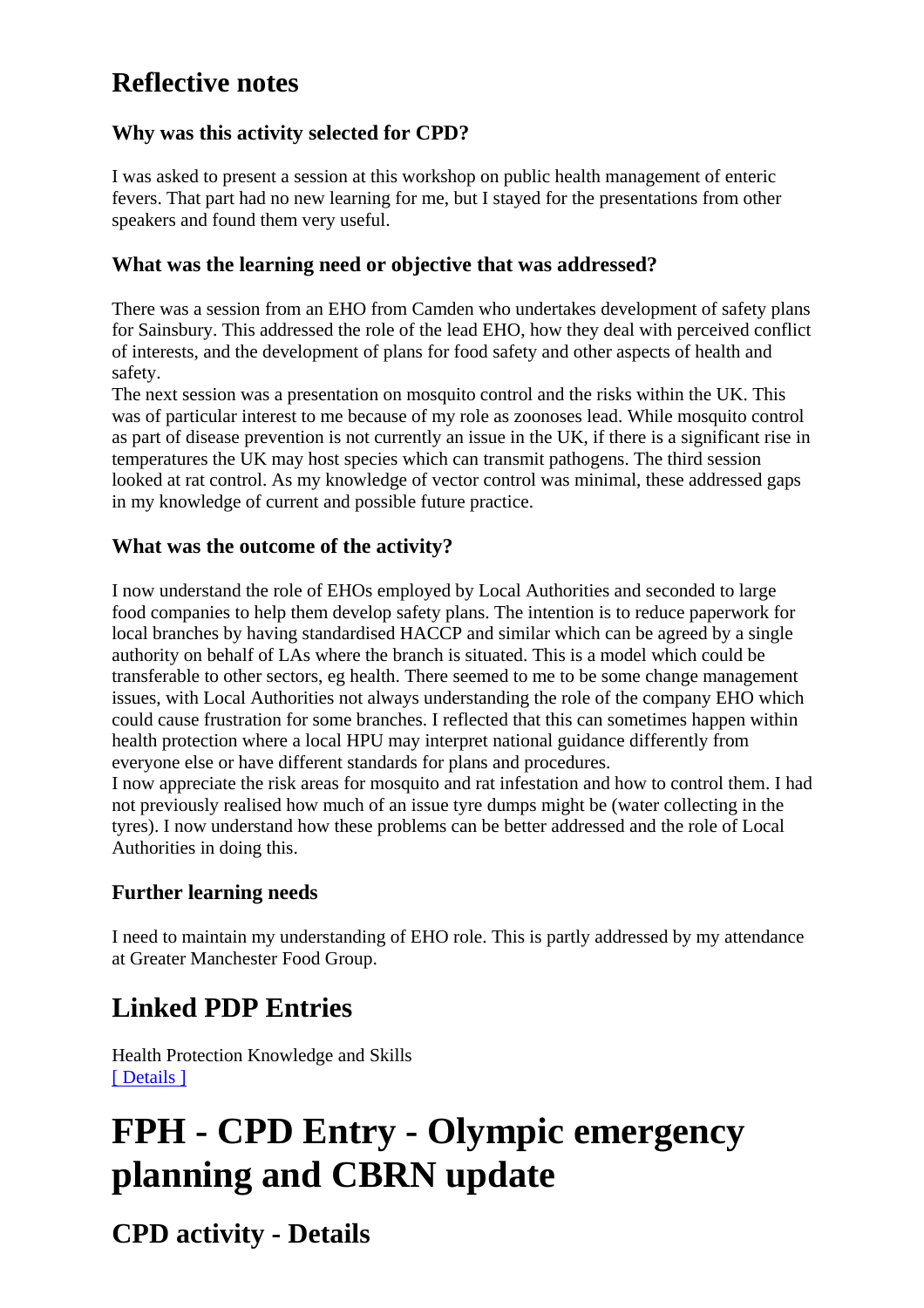# **Description of activity**

Olympic emergency planning and CBRN update

#### **Start date:**

24 May 2012

# **End date:**

12 Jul 2012

## **CPD Year:**

2012

### **Credits:**

2

# **Reflective notes**

## **Why was this activity selected for CPD?**

This was undertaken in preparation for London 2012. Greater Manchester was hosting some events (football) so it was important that we understood emergency planning arrangements and could respond to CBRN incidents.

### **What was the learning need or objective that was addressed?**

I learned the arrangements for management of CBRN (terrorist) incidents during the Olympics, including the role of other agencies. I learned about the role of the HPU and of other parts of the HPA, including the Emergency Response Division. I also learned about specific arrangements for chemical incidents and biological emergencies, and for surveillance during the Games.

#### **What was the outcome of the activity?**

I felt much more confident about management of CBRN incidents, especially when on-call. I now understand the role of the Emergency Response Division of the HPA and how they link with high level committees (eg COBRA).

### **Further learning needs**

I need to ensure I read any updates prior to the Olympics.

# **Linked PDP Entries**

Olympic training [ Details ]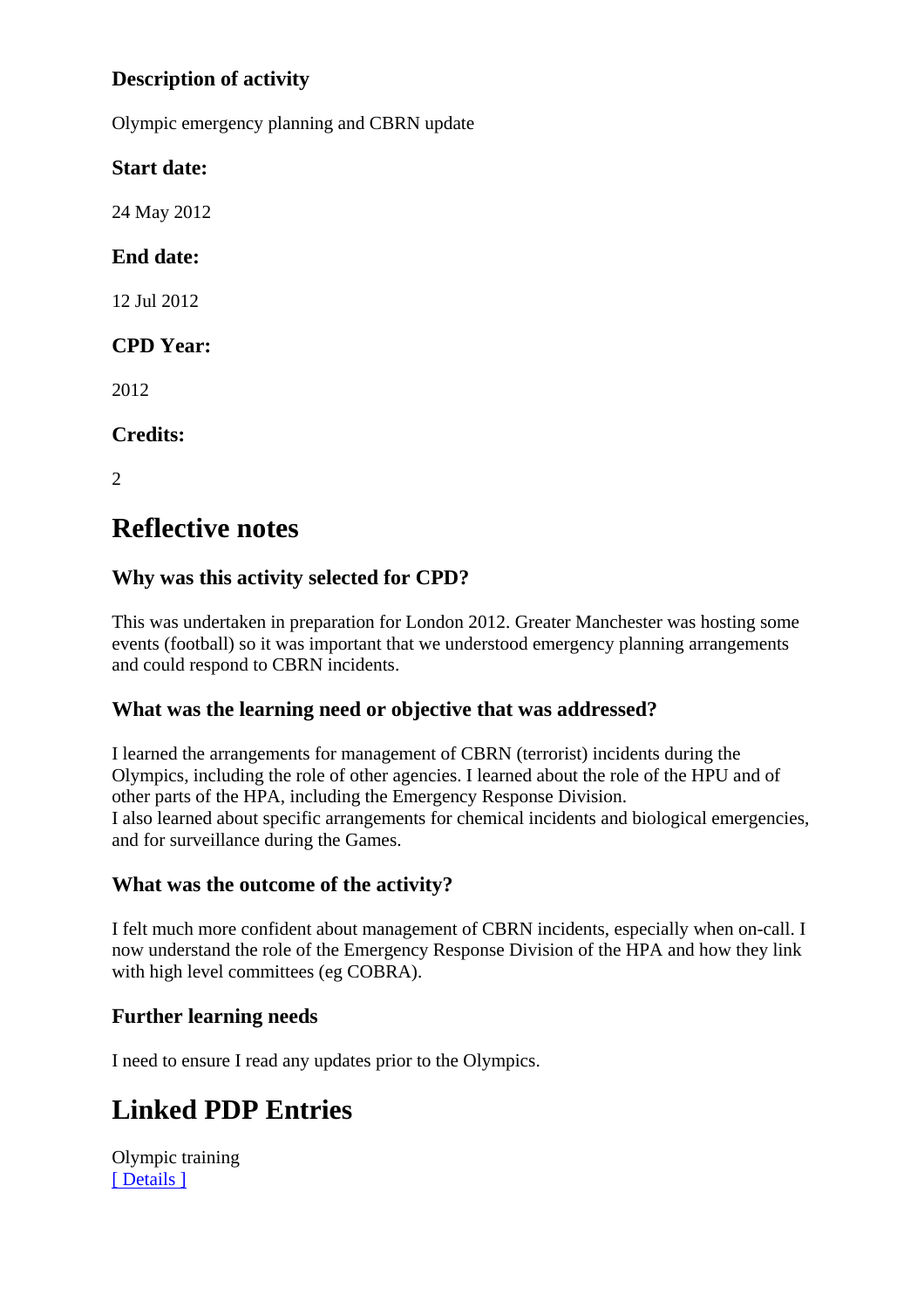# **FPH - CPD Entry - Joint Chairs NREA Meeting**

# **CPD activity - Details**

# **Description of activity**

Joint Chairs NREA Meeting

### **Start date:**

21 May 2012

## **End date:**

21 May 2012

## **CPD Year:**

2012

## **Credits:**

 $\mathcal{L}$ 

# **Reflective notes**

# **Why was this activity selected for CPD?**

I am Chair of a Research Ethics Committee. The meeting with the National Research Ethics Advisors was important to keep me up-to-date and to compare and reflect chairing practice with other chairs.

### **What was the learning need or objective that was addressed?**

At this meeting we had a presentation on the change of terms of reference of the National Research Ethics Adviser Panel and how it will contribute to training and advice to help Research Ethics Committees give more consistent, robust and fair decisions. We also had updates on proportionate reviews. Since I have participated in the pilot of proportionate reviews I found it particularly useful to reflect on my experience and consider how the review of applications with no material ethical issues could be taken forward. We also had an excellent presentation and discussion on the management of incidental findings in studies (for example, if a CT scan of the brain revealed an unexpected lesion).

When I saw the minutes of the previous meeting I was stunned by how much I appeared to dominate the discussions. I used this meeting to try to control my urge to contribute, using a strategy of giving myself targets (eg for total number/length of contributions) and only speaking if it was absolutely necessary.

### **What was the outcome of the activity?**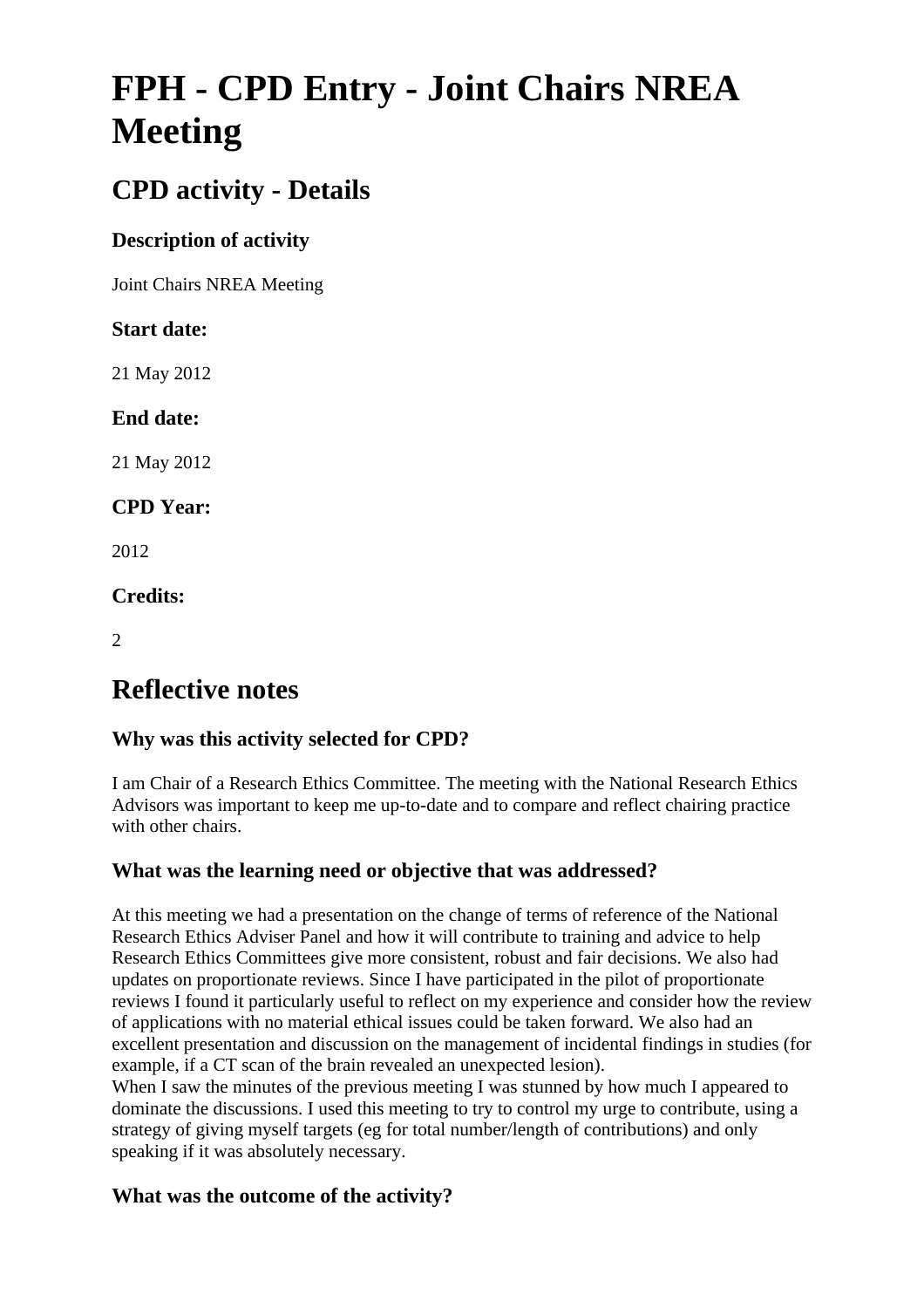I have more knowledge of how changes to the NRES/HRA structures are likely to develop and plans for proportionate review and have already used the outcome of discussion on incidental findings in my review of applications. One of my most significant learning points was that it is possible to contribute fully without voicing every issue - if you wait long enough someone else may raise the point first, you only need to speak if no-one else raises the point, and if that point is sufficiently important.

### **Further learning needs**

I need to practice not speaking at meetings, developing strategies to control my extrovert nature while still ensuring that important points are made.

# **Linked PDP Entries**

Research Ethics Committee [ Details ]

# **FPH - CPD Entry - Five Nations Health Protection Conference, Belfast Day 2**

# **CPD activity - Details**

## **Description of activity**

Five Nations Health Protection Conference, Belfast Day 2

# **Start date:**

02 May 2012

# **End date:**

02 May 2012

# **CPD Year:**

2012

### **Credits:**

3

# **Reflective notes**

# **Why was this activity selected for CPD?**

This was the second day of a two day conference. As noted in the previous reflective note, I am one of the organisers. In previous years I have welcomed the opportunity to share practice with colleagues around the British Isles and to see how others do it.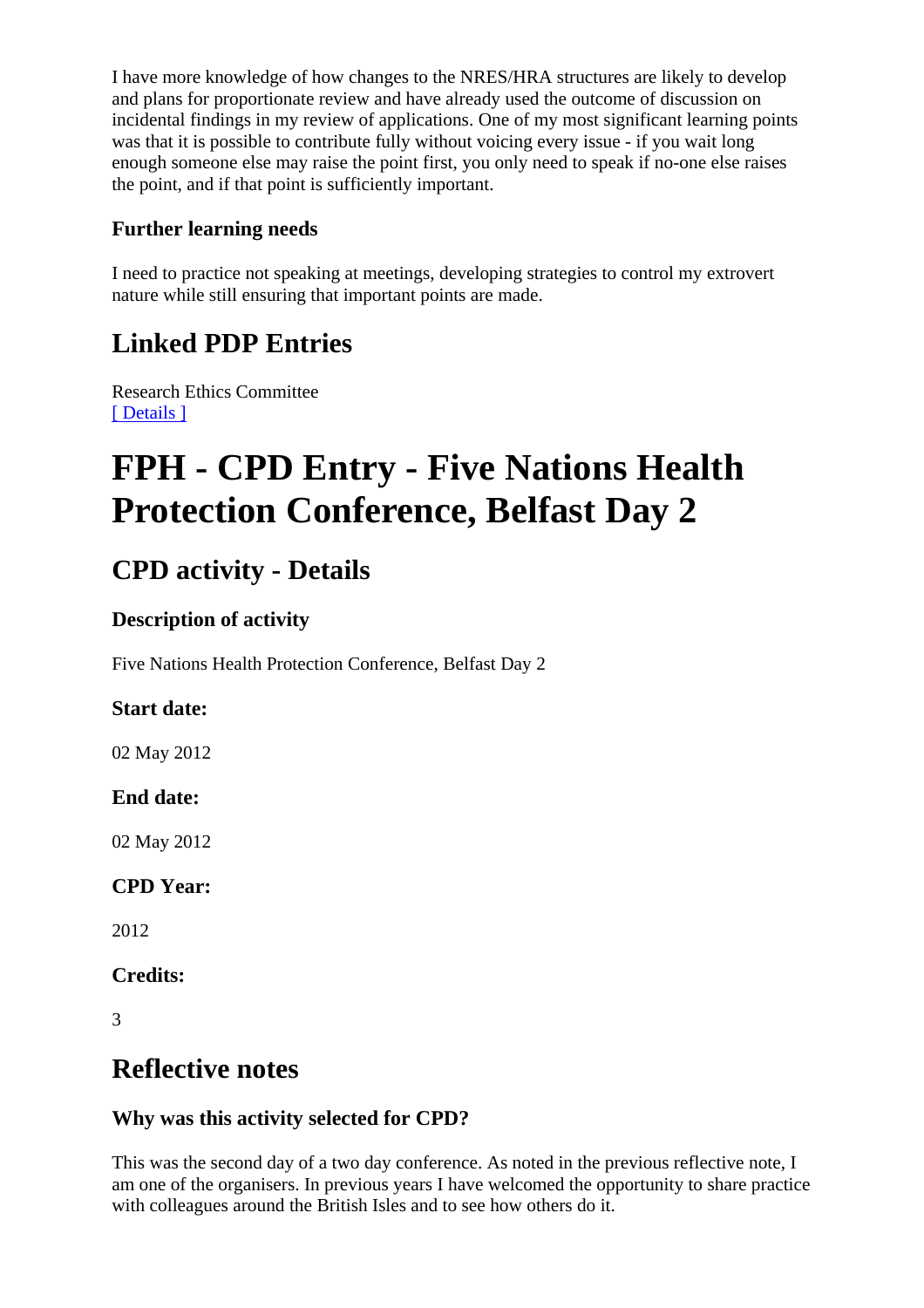### **What was the learning need or objective that was addressed?**

Since I am not the TB lead in the HPU, I have become rather rusty on some aspects of TB control. The session on Travel infections was all about TB and provided me with a useful update. The session on HCAI included a presentation on the pseudomonas outbreak in neonatal units in Northern Ireland. This gave me an appreciation of the nature of the outbreak and the challenges in controlling what actually appears to have been several incidents in a high profile setting. The final session included a presentation on the implementation of the national HPV vaccination programme in Ireland. I learned about the organisation of vaccination and school health services in Ireland, how to cope with less than optimal organisational structure when implementing a vaccination programme. I was surprised that religious objections to vaccinating young girls did not seem to have been any more vehement than in England, and this helped me reflect on my prejudices.

#### **What was the outcome of the activity?**

I will not make assumptions about how religious beliefs might impact on planned health improvement (including vaccination) programmes, although I still recognise that one has to take account of and plan for religious/cultural concerns.

I now have much better understanding of TB control, including some of the detail around gamma interferon testing, which will assist me in dealing with TB incidents.

The experience from Northern Ireland pseudomonas outbreak will inform my response to similar outbreaks in hospitals in Greater Manchester.

#### **Further learning needs**

This conference provided a valuable learning environment, with the opportunity to meet and discuss experience with colleagues. I hope to attend future similar conferences.

# **Linked PDP Entries**

Health Protection Knowledge and Skills [ Details ]

# **FPH - CPD Entry - Five Nations Health Protection Conference, Belfast day 1**

# **CPD activity - Details**

### **Description of activity**

Five Nations Health Protection Conference, Belfast day 1

#### **Start date:**

01 May 2012

**End date:**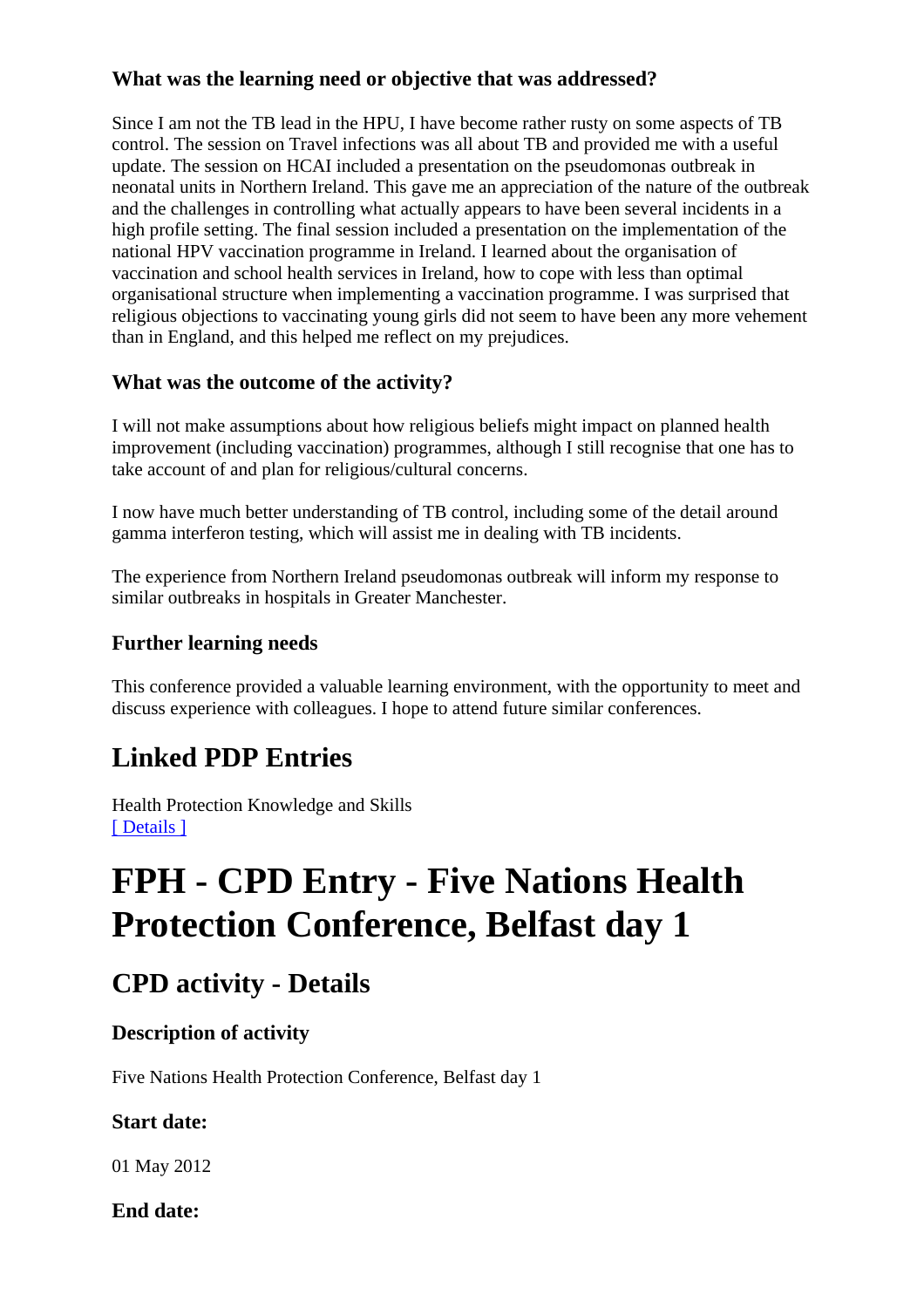01 May 2012

## **CPD Year:**

2012

#### **Credits:**

5

# **Reflective notes**

### **Why was this activity selected for CPD?**

I am on the organising committee for the Five Nations, and this year I convened the organising committee and took much responsibility for the programme. This is one of the best conferences for meeting with colleagues from around the British Isles to compare practices, reflect on one's own practice, and pick up ideas for improving future practice.

#### **What was the learning need or objective that was addressed?**

The keynote address from Michael Mc Bride, Chief Medical Officer for Northern Ireland, was inspirational. The big message I have taken away is the reminder that you don't see headlines saying that an outbreak didn't happen or that x number of deaths didn't occur because of public health activity. (Actually, during subsequent very wet weather, the Environment Agency did just that, explaining that although many properties were flooded, around 20,000 more would have suffered if they hadn't improved flood defenses).

In the next session on surveillance I gave a presentation on TB genotype clusters in collaboration with a colleague. In preparing for this I learned what TB genotype clusters are, how the analysis of clusters is undertaken, and reflected on the usefulness (or otherwise) of routine cluster analysis. I heard presentations from around the UK and was surprised to find that in some parts of England the efficiency of notification of infectious disease was inferior to that in Greater Manchester (which gave a boost to my confidence). I also saw some very interesting ways of presenting contact/transmission information in outbreaks, although I think some of the grander ideas which required the analysis of huge datasets may need further refinement before they ill be practicable. In the sexual health session I learned how surveillance can inform infectious syphilis prevention activities and about the difficulties in getting emssages through to young people. This gave me an opportunity to reflect on my own practices when I was sexual health lead and to further recognise the difficulties in controlling sexually transmitted infections.

#### **What was the outcome of the activity?**

Michael McBride's talk has given me a more positive outlook on health protection and public health. The discussions following my presentation on TB clusters has led me to consider in what sort of circumstances cluster analysis might be of value. I will be more circumspect about which clusters I will investigate while recognising that there may be value in investigating some clusters. The presentations on transmission links has given me ideas for using similar methodology for certain outbreaks, although I don't think I'd go into as much detail about transmission risks for every patient. The presentations on surveillance reinforced my developing GI surveillance locally to improve timeliness and quality of data.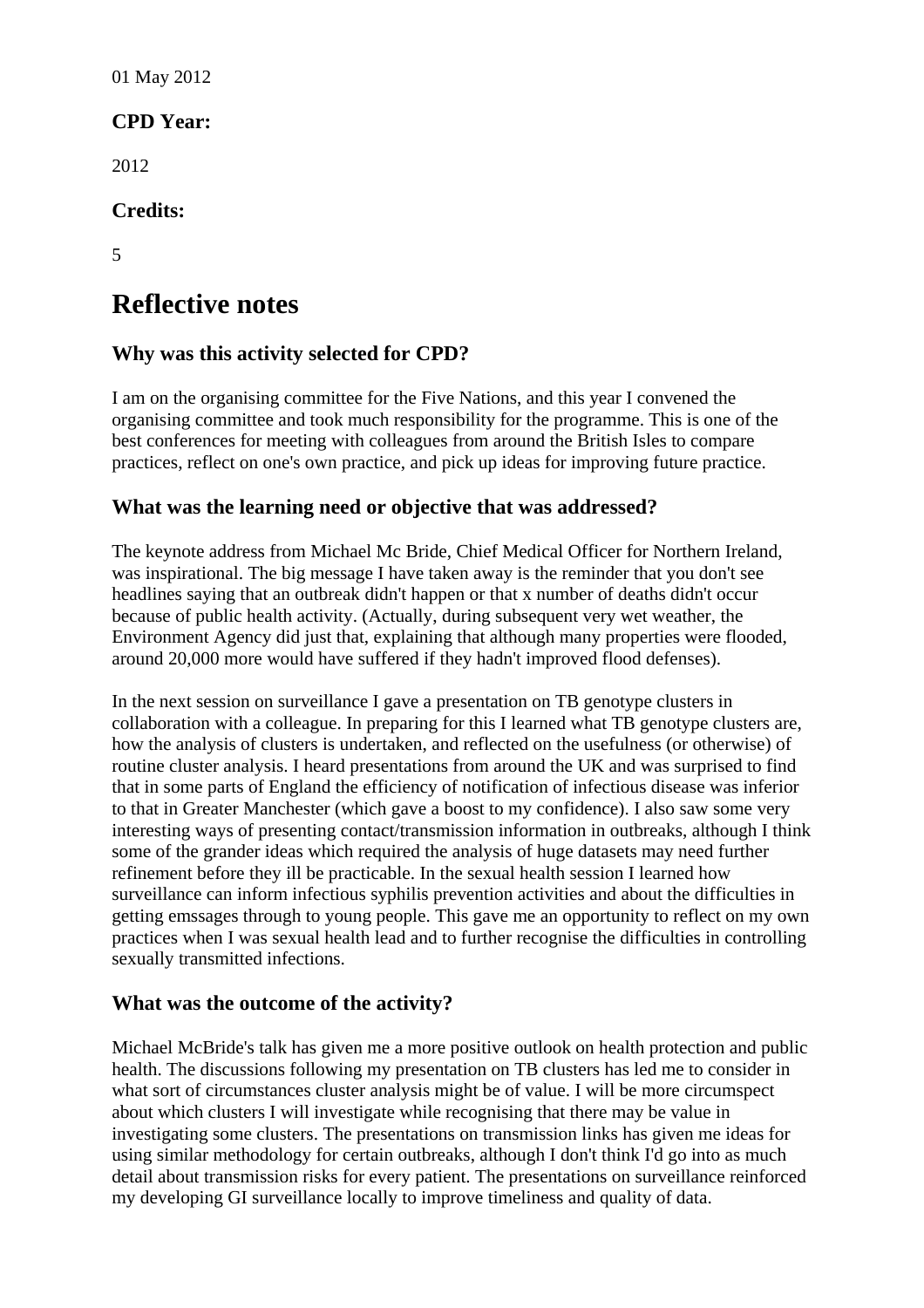## **Further learning needs**

There was so much new going on, it highlighted the importance of using these opportunities in the future to share and discuss practice with colleagues from around the British Isles.

# **Linked PDP Entries**

Health Protection Knowledge and Skills [ Details ] Maintain public health competencies [ Details ]

# **FPH - CPD Entry - Olympic Update -**

# **CPD activity - Details**

### **Description of activity**

Olympic Update -

#### **Start date:**

27 Apr 2012

#### **End date:**

27 Apr 2012

#### **CPD Year:**

2012

### **Credits:**

1

# **Reflective notes**

### **Why was this activity selected for CPD?**

London 2012 brought significant challenges for Health Protection Units. There were Olympic training venues and Olympic events in Greater Manchester, as well as the torch passing through twice. This was the first of several training sessions to bring the HPU staff up to date on arrangements for the Olympics and the role of the HPU.

### **What was the learning need or objective that was addressed?**

This session concentrated mainly on the organisation around the Olympics. I learned about the timetable for events and the role of the different organisations involved in emergency planning and how GMHPU fit in. I also learned what the expectations on the HPU would be in terms of preparedness and surveillance.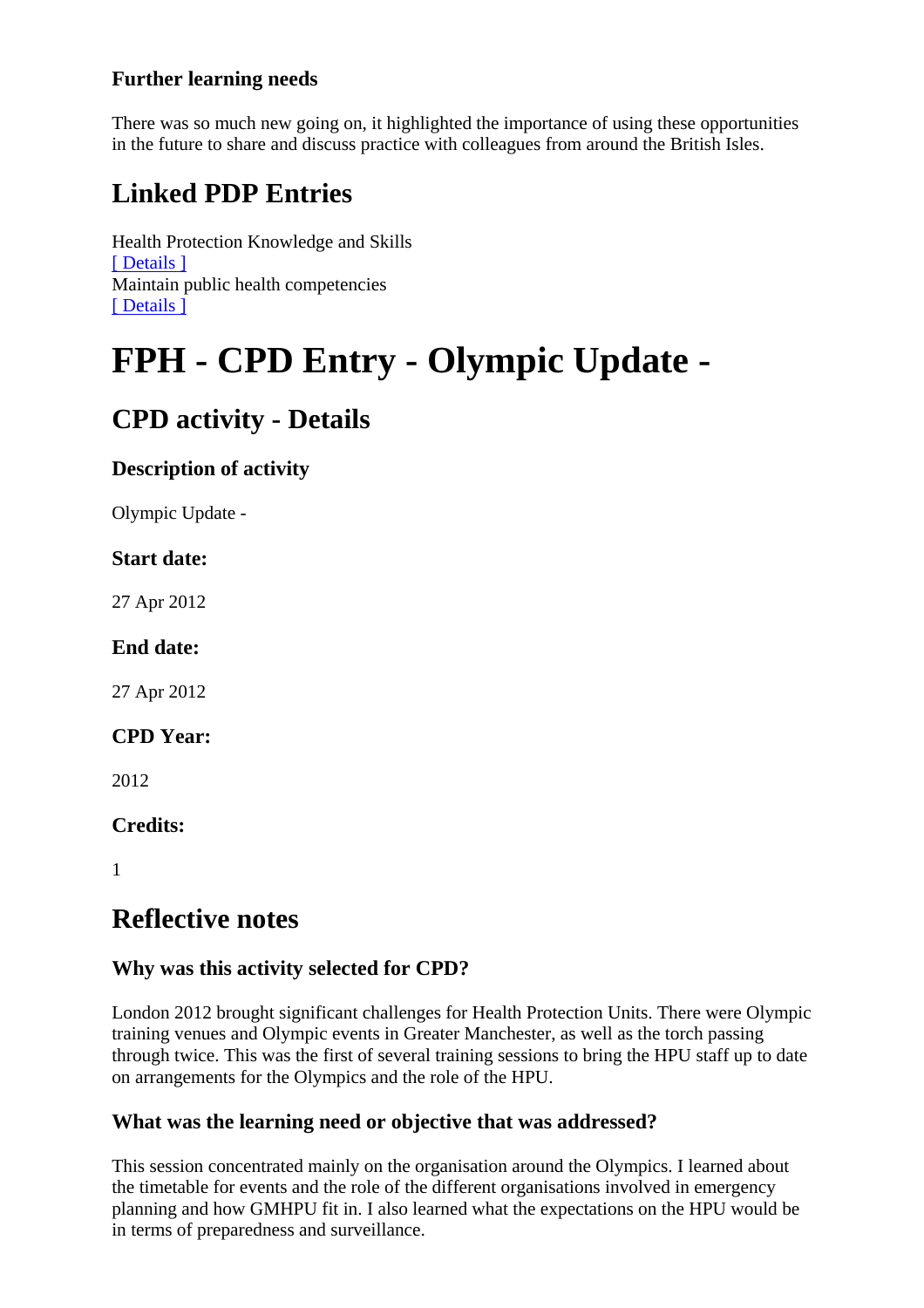### **What was the outcome of the activity?**

I felt better informed about the arrangements and my role. I also had a better understanding of the rationale for emergency planning in relation to the Olympics and why such a high profile event needed what appeared to be over the top arrangements. (The events in Greater Manchester were football matches at Old Trafford.)

#### **Further learning needs**

I need to attend the other Olympic training sessions planned within the Unit.

# **Linked PDP Entries**

Olympic training [ Details ]

# **FPH - CPD Entry - Preparation for talk on GI disease on international health and epidemiology course**

# **CPD activity - Details**

### **Description of activity**

Preparation for talk on GI disease on international health and epidemiology course

#### **Start date:**

26 Apr 2012

#### **End date:**

26 Apr 2012

### **CPD Year:**

2012

**Credits:** 

2

# **Reflective notes**

### **Why was this activity selected for CPD?**

I am theGI lead for Greater Manchester Health Protection Unit. The Unit has close links with University of Manchester and I was asked to talk on this course. I had not previously put a